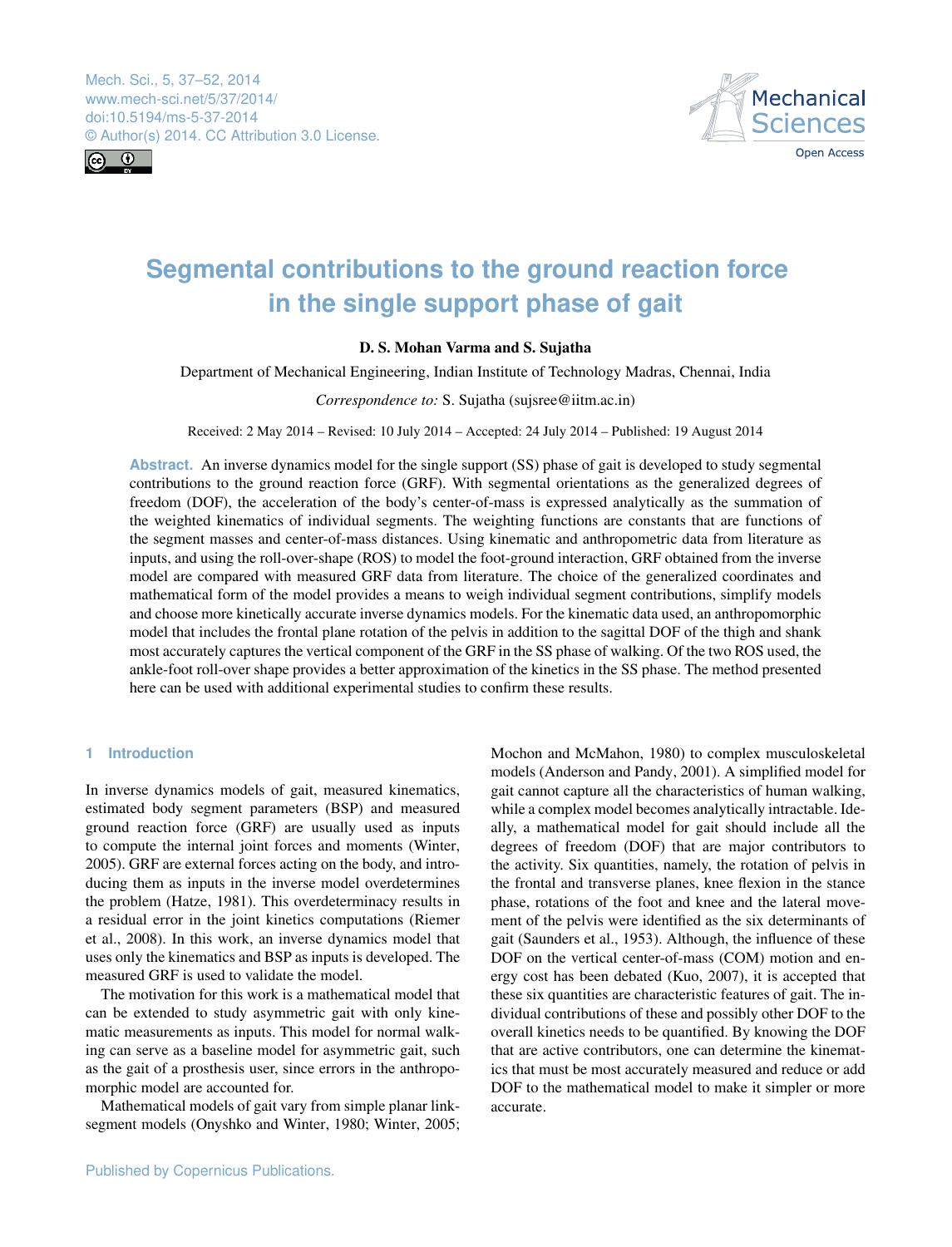Various researchers have used forward or inverse models to predict the GRF. Pandy and Berme (1989b) used a threedimensional forward dynamics model that used five of the six determinants of gait for the simulation of normal gait to quantify the influence of individual gait determinants on the GRF and studied (Pandy and Berme, 1989a) the compensatory actions required when each of these DOF was systematically removed from the model. The model used was not an anthropomorphic model, and the joint moments were heuristically selected. Mochon and McMahon (1980) used a ballistic model for the swing phase, which assumed zero moments at the joints, to study the influence of the determinants of gait on the GRF. Thornton-Trump and Daher (1975) obtained GRF and joint kinetics from an inverse model and used these data as inputs for the analysis of a polycentric prosthetic knee. Zarrugh (1981) obtained GRF from an inverse model to study joint powers but did not include a pelvis link. Winiarski and Rutkowska-Kucharska (2009) used inverse dynamics to study the suitability of estimating GRF from the kinematics of the COM in normal and pathological gait. Pillet et al. (2010) obtained GRF from an inverse model for a force-plate-less estimation of center of pressure (COP) trajectory during gait. Oh et al. (2013) used an artificial neural networks-based analysis for force-plate-less estimation of GRF.

While forward dynamic models require joint moments (which cannot be measured directly) to be specified; inverse dynamics models need kinematic data as inputs. The general trends of joint/segment angles in normal gait have been studied extensively and are readily available in the literature (Saunders et al., 1953; Inman et al., 1981; Perry, 1992). Therefore, an inverse dynamics model that incorporates all the sagittal plane DOF of the lower limb segments, the frontal and transverse plane rotation of the pelvis, lateral movement of the legs and a single head-arms-and-trunk (HAT) segment is developed in this work. Newton's equation is rewritten to express GRF as a weighted summation of segmental kinematics. This enables the study of contributions of each of the DOF/segment kinematics to the GRF in a more direct way. Expressing the model in terms of contributions of individual segments will enable extension of the model to study asymmetric gait, such as the gait of a prosthesis user, where the properties and kinematics of the prosthetic limb are likely to differ from those of the unaffected side.

Many inverse dynamics models suffer from errors in kinematics (noise in measurements, errors due to data filtering, curve fitting technique used and derivative computation) and BSP (mass, inertia and COM location) estimates. While some studies (Pàmies-Vilà et al., 2012; Reinbolt et al., 2007) suggest that errors in kinematic data influence joint moment estimates more than the errors in BSP estimates, others (Rao et al., 2006; Pearsall and Costigan, 1999) show that the influence of BSP errors cannot be neglected. In all the above cases, the sensitivity of the joint reactions to the perturbations in the kinematics and BSP are studied using the overdetermined inverse model. Since joint reactions cannot be measured experimentally, the validity of these studies is dependent on the accuracy of the model. In this work, comparison of the GRF from the model to the measured values provides a means to determine the accuracy of the model, and the use of segmental orientations as the generalized DOF enables us to obtain analytical expressions for the contributions of each segment's kinematics to the GRF results. By systematically eliminating the DOF whose contribution is not significant, an optimal number of measurements needed for a reasonable estimation of GRF can be obtained. This can reduce the number of kinematic measurements and BSP estimates and thereby reduce the corresponding errors.

Apart from kinematics and BSP, the COP and foot kinematics (Mccaw and Devitat, 1995; Silva and Ambrosio, 2004) have also been found to influence the joint moment computations. Simulation studies on gait have used models such as the triple rocker (Perry, 1992), polynomial fits (Ju and Mansour, 1988; Ren et al., 2007) and COP-based fits (Koopman et al., 1995; Srinivasan et al., 2008). McGeer (1990) used circular arcs for the plantar surface of the foot in passive dynamic walkers, and Vanderpool et al. (2008) found that rolling feet are energetically efficient and can account for the loss of ankle motion. In their experimental studies, Hansen et al. (2004) define foot roll-over shape (FROS) and ankle-foot roll-over shape (AFROS) based on COP data. Their experimental studies found that the AFROS remains the same irrespective of changes in walking speed (Hansen et al., 2004), heel height (Hansen and Childress, 2004) and load carriage (Hansen and Childress, 2005). They also found that a person controls the ankle kinematics to maintain a consistent ROS (Wang and Hansen, 2010) and that in the case of a trans-tibial prosthesis user, an alignment for better walking performance for a given type of prosthetic foot can be determined using this ROS (Hansen et al., 2000). Srinivasan et al. (2009) used Hansen's ROS in a forward dynamics model for the gait of trans-tibial prosthesis users. Since the FROS and AFROS shapes are backed by extensive experimental studies, we use these models to model the foot-ground interface in our work.

Optimization is used in this work to ensure that the input data satisfies the kinematic constraint of the swing foot clearing the ground during the SS phase. Unlike other optimization-based inverse models (Koopman et al., 1995; Ren et al., 2007) in which optimization is used in parallel with the inverse model to predict the kinematics, kinetics or both, here optimization is used only to correct any errors in data that cause violation of the kinematic constraints. The effects of using the FROS and AFROS (Hansen et al., 2004) models on the GRF computations are studied.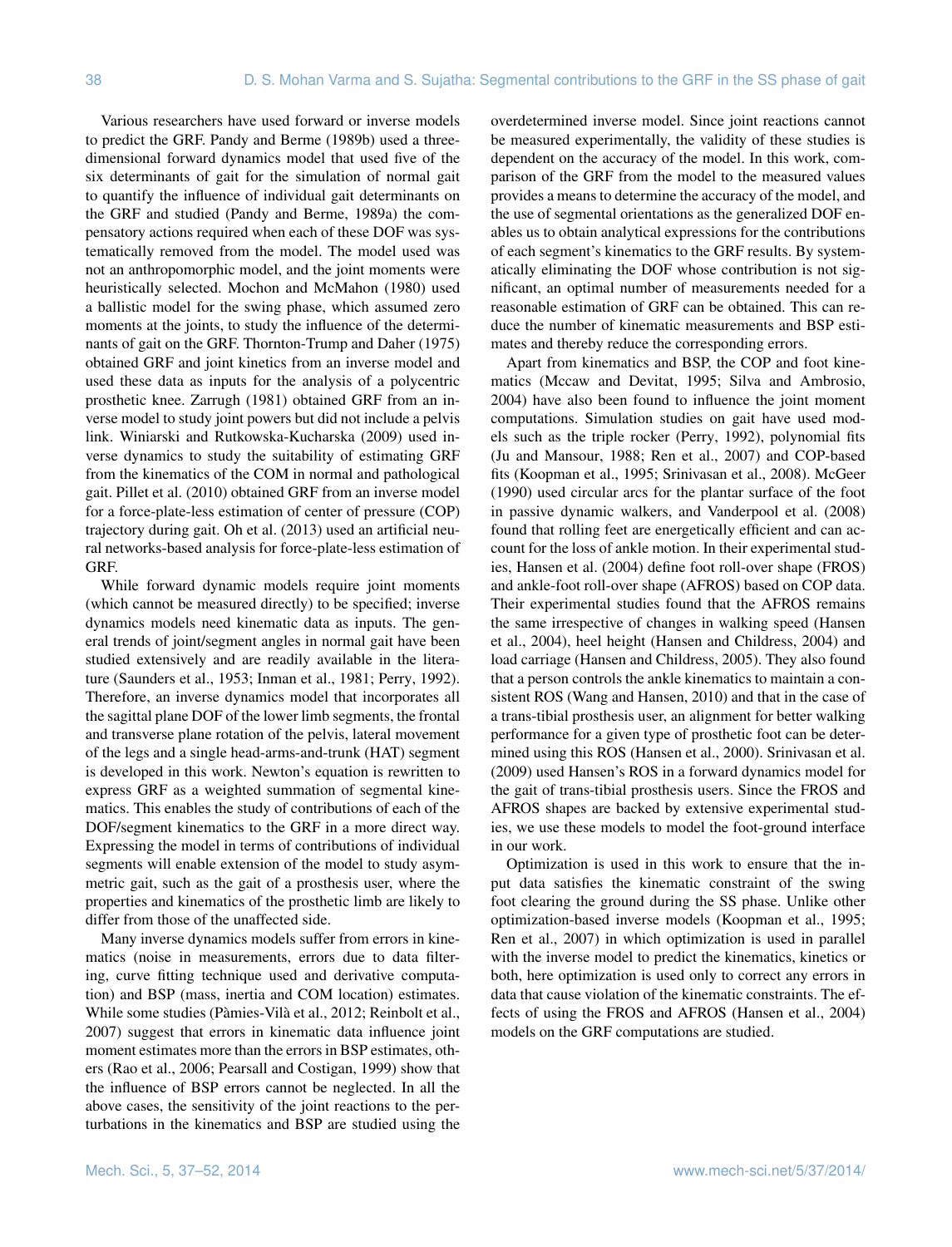

**Figure 1.** Stick figures showing the angles in the **(a)** sagittal and **(b)** frontal planes. All angles are measured with respect to N. (HAT segment is not shown in the frontal plane **b**.)

## **2 Methods**

#### 2.1 Mathematical model

The anthropomorphic model of gait consists of eight segments and eleven DOF (Fig. 1). The eight segments are: the foot, shank and thigh of each leg, the pelvis and the HAT. The segments of the leg – foot, shank and thigh – are assumed to remain in the same plane and are connected by revolute joints at the hip, knee and ankle. Transverse plane rotation of the leg is assumed to be zero. Thus, the stance leg has 4 DOF: sagittal plane rotations of the foot  $(\theta_1)$ , shank  $(\theta_2)$ and thigh  $(\theta_3)$  and the frontal plane rotation of the leg as a whole  $(\theta_4)$ . The swing leg also has 4 DOF – sagittal plane rotations of the foot  $(\theta_{11})$ , shank  $(\theta_{10})$  and the the the the state shall shall shall shall shall shall shall shall shall shall shall shall shall shall shall shall shall shall shall shall shall shall shall shall shal frontal plane rotation of the leg as a whole  $(\theta_8)$ . The pelvis has two DOF – rotation in the frontal $(\theta_5)$  and transverse planes  $(\theta_6)$ . The HAT segment is assumed to be rotating only in the sagittal plane  $(\theta_7)$ . The angles in the frontal, transverse and sagittal planes are measured as the orientation of the body-fixed  $x$ ,  $y$  or  $z$  axis with respect to the groundfixed  $X$ ,  $Y$  and  $Z$  axes respectively. The body-fixed coordinate systems of the segments are as shown in Fig. 1. The pelvis is modeled as a massless link, and the HAT segment is assumed to be connected to the mid-point of the pelvis. The foot-ground interaction is modeled using two different foot models:

- 1. A rolling contact foot model with Hansen's Foot ROS (Fig. 2).
- 2. A rolling contact foot model using Hansen's Ankle-Foot ROS (Fig. 3).

The FROS is obtained by transforming the COP data from N (the coordinate system fixed to the ground) to a coordinate system fixed to the foot at the ankle, and the AFROS is obtained by transforming the COP data from N to a coordinate system fixed to the shank at the ankle. In the latter case, the AFROS takes into account ankle flexion and models the net motion as rolling motion of the shank and foot complex with respect to the ground so that the ankles of the swing and stance legs can be assumed to be rigid in the mathematical model. The angles of the foot segment  $\theta_1$  and  $\theta_{11}$  are then determined using  $\theta_1 = \theta_2 - \theta_{ank}$  and  $\theta_{11} = \theta_{10} - \theta_{ank}$ . The value  $\theta_{\rm ank}$  is the angle between the shank and the foot segments that remains constant since the AFROS accounts for the ankle flexion. Therefore, while the model using the FROS has eleven DOF, the model using AFROS has only nine DOF.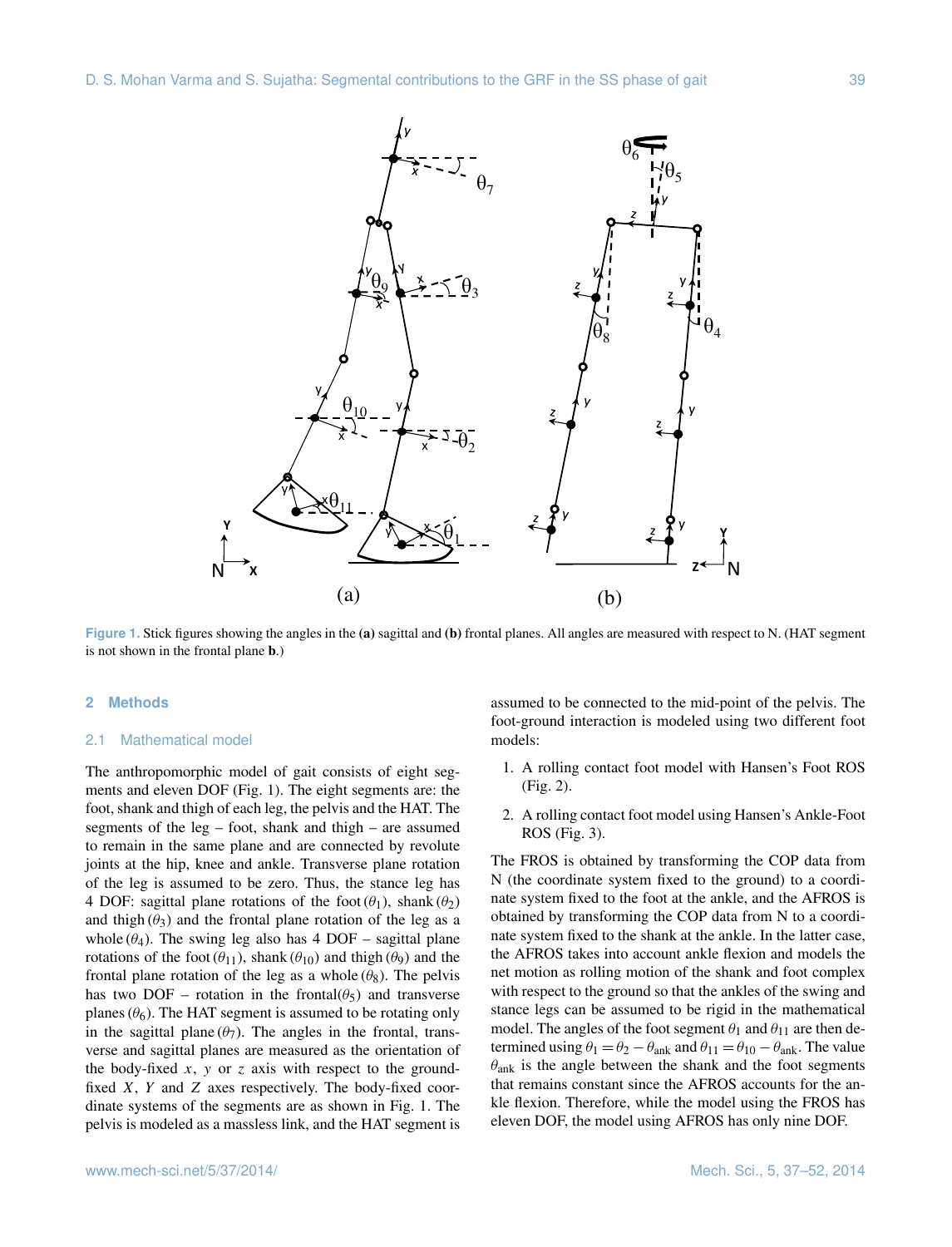

**Figure 2.** FROS with y axis (of the coordinate system fixed to the foot) lying along the line joining the ankle and the COM of the foot.

#### 2.2 Kinematics

The position, velocity and acceleration (in  $N$ ) of a point BP on a rigid body B moving in space with respect to another point BQ on the same body (expressed in  $N$ ) are given by

$$
P_{\text{BP/BQ}} = P_{\text{BP}} - P_{\text{BQ}} = T_{\text{B}} r^{\text{B}},
$$
  
\n
$$
V_{\text{BP/BQ}} = V_{\text{BP}} - V_{\text{BQ}} = \omega_{\text{B}} \times T_{\text{B}} r^{\text{B}} \text{ and}
$$
  
\n
$$
A_{\text{BP/BQ}} = A_{\text{BP}} - A_{\text{BQ}} = \alpha_{\text{B}} \times T_{\text{B}} r^{\text{B}} + \omega_{\text{B}} \times (\omega_{\text{B}} \times T_{\text{B}} r^{\text{B}})
$$
\n(1)

respectively, where  $\alpha_B$  is the angular acceleration,  $\omega_B$  is the angular velocity of body  $B$  in  $N$  (expressed in  $N$ ),  $T_B$  is the  $3 \times 3$  transformation matrix obtained using space-fixed Z-Y-X transformations (Kane et al., 1983) and  $r^B$  is the position vector from point BQ to BP expressed in B.

The above equations can be rewritten as

$$
P_{\rm BP/BQ} = T_{\rm B}r^{\rm B},
$$
  
\n
$$
V_{\rm BP/BQ} = C_{\rm B}r^{\rm B} \text{ and}
$$
  
\n
$$
A_{\rm BP/BQ} = E_{\rm B}r^{\rm B}
$$
 (2)

where  $C_B = \tilde{\omega}_B T_B$ ,  $E_B = \tilde{\alpha}_B T_B + \tilde{\omega}_B C_B$  and the skewsymmetric matrix  $\tilde{\mathbf{q}}$  of any general vector  $\mathbf{q} = (q_x, q_y, q_z)'$ is given as (Shabana, 2010)

$$
\tilde{\mathbf{q}} = \begin{bmatrix} 0 & -q_z & q_y \\ q_z & 0 & -q_x \\ -q_y & q_x & 0 \end{bmatrix} . \tag{3}
$$

The product  $\mathbf{E}_{\text{B}} r^{\text{B}}$  of Eq. (2) can also be written in column vector notation as

$$
\mathbf{E}_{\mathbf{B}}r^{\mathbf{B}} = r_x^{\mathbf{B}} \left[ \begin{array}{c} | \\ \mathbf{E}_{\mathbf{B}} \\ | \end{array} \right]_{c1} + r_y^{\mathbf{B}} \left[ \begin{array}{c} | \\ \mathbf{E}_{\mathbf{B}} \\ | \end{array} \right]_{c2} + r_z^{\mathbf{B}} \left[ \begin{array}{c} | \\ \mathbf{E}_{\mathbf{B}} \\ | \end{array} \right]_{c3} \tag{4}
$$



**Figure 3.** AFROS with y axis (of the coordinate system fixed to the shank) along the shank length.

where the subscripts  $c1$ ,  $c2$  and  $c3$  indicate the first, second and third columns of the matrix **E**B, respectively. Using the above notation, the acceleration of the COM can be expressed as (Appendix A)

$$
A_{\text{com}} = {}^{\text{st}} A_{\text{ank}} + \sum k \left[ \begin{array}{c} | \\ \mathbf{E} \\ | \end{array} \right] \tag{5}
$$

where  $s$ <sup>t</sup>  $A$ <sub>ank</sub> is the acceleration of the ankle of the stance leg, ks are functions of mass fractions and COM distances and **E**s are dependent on the kinematics of the segments.

## 2.3 Segmental contributions to GRF

Newton's equation of motion for the whole body in the SS phase is given by

$$
GRF = MA_{\text{com}} - Mg = M\left(A_{\text{com}} - \sum m_i g\right) = \sum R_i \quad (6)
$$

where  $m_i$  is the mass fraction of the *i*th segment, *M* is the total mass and  $g$  is the gravity vector. Expressing all the accelerations in terms of **E**s, GRF can be rewritten as the summation of contributions from each segment's kinematics as (Appendix A)

$$
GRF = {}^{st}R_{ft} + {}^{st}R_{sk} + {}^{st}R_{th} + R_{pel}
$$
  
+  $R_{hat} + {}^{sw}R_{th} + {}^{sw}R_{sk} + {}^{sw}R_{ft}$  (7)

where  $\mathbf{R}_i$  are the segmental contributions and the superscripts "sw" and "st" indicate swing leg and stance leg, respectively, and the subscripts "ank", "ft", "sk", "th", "hat" and "pel" indicate the ankle, foot, shank, thigh, HAT and pelvis segments, respectively. The contributions of the segmental kinematics towards the GRF are given by Eqs. (A8) to (A15). The segmental contribution  $\mathbf{R}_i$  has units of force.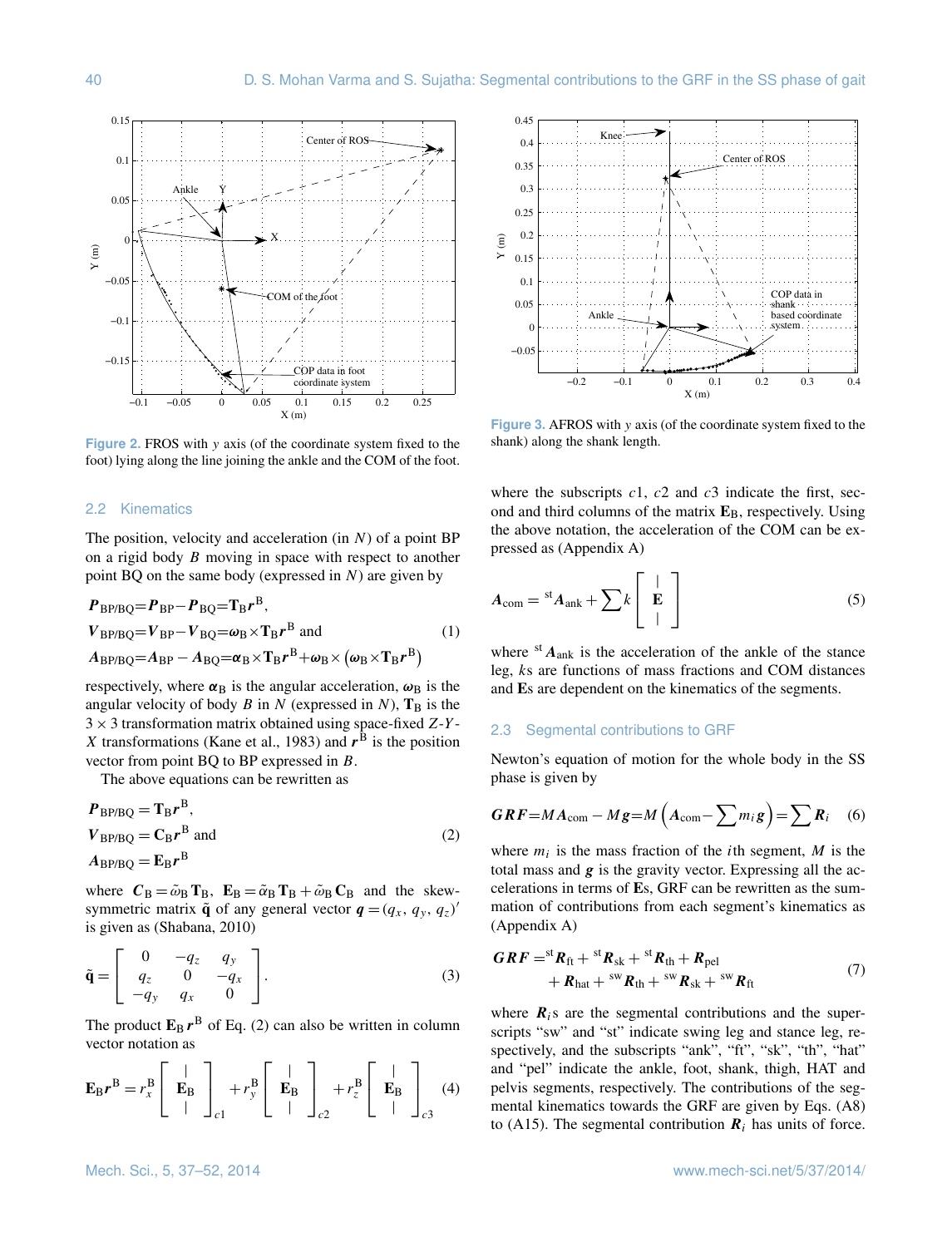Each of the  $R_i$ s is expressed as a summation of a variable acceleration term  $(M k_i E_i)$  and a constant gravity term  $(m_i M g)$ . The  $k_i s$  in the acceleration terms are functions of the mass fractions of multiple segments and the distance of the COM from the joints (Eq. A5), and each  $\mathbf{E}_i$  is a function of the kinematics of segment i. For a given set of anthropometric data (estimated segment masses and COM distances), each  $\mathbf{R}_i$  is a function of only the kinematics of a particular segment. The foot segment's contribution  ${}^{st}R_{ft}$  is also dependent on the ankle acceleration ( ${}^{st}A_{ank}$ ), which is determined by the ROS used (Appendix B). Using the anthropometric data from Winter (2005) in Eq. (A5), we get (in m)  $k_1 = -0.0009, k_2 = 0.41, k_3 = 0.28, k_4 = 0.144, k_5 = 0.194,$  $k_6 = -0.033$ ,  $k_7 = -0.0147$  and  $k_8 = -0.0009$ .

The segmental contributions to the vertical component of GRF (GRFy) are given by (y components in Eqs. A8 to A15)

$$
{}^{st}R_{fly} = M^{st}A_{anky} + Mk_1 (-S_1\alpha_1 - (\omega_4^2 + \omega_1^2) C_1C_4 \n- \alpha_4 S_4 C_1) + {}^{st}m_{ft}Mg, \n{}^{st}R_{sky} = Mk_2 (-S_2\alpha_2 - (\omega_4^2 + \omega_2^2) C_2C_4 - \alpha_4 S_4C_2) \n+ {}^{st}m_{sk}Mg, \n{}^{st}R_{thy} = Mk_3 (-S_3\alpha_3 - (\omega_4^2 + \omega_3^2) C_3C_4 - \alpha_4 S_4C_3) \n+ {}^{st}m_{th}Mg, \nR_{pely} = Mk_4 (\omega_5\omega_6 S_6 + \omega_5^2 S_5C_6 - \alpha_5 C_5C_6), \nR_{haty} = Mk_5 (-S_7\alpha_7 - \omega_7^2C_7) + m_{hat}Mg, \n{}^{sw}R_{thy} = Mk_6 (-S_9\alpha_9 - (\omega_8^2 + \omega_9^2) C_9C_8 - \alpha_8 S_8C_9) \n+ {}^{sw}m_{th}Mg, \n{}^{sw}R_{sky} = Mk_7 (-S_{10}\alpha_{10} - (\omega_8^2 + \omega_{10}^2) C_{10}C_8 - \alpha_8 S_8C_{10}) \n+ {}^{sw}m_{sk}Mg and \n{}^{sw}R_{thy} = Mk_8 (-S_{11}\alpha_{11} - (\omega_8^2 + \omega_{11}^2) C_{11}C_8 - \alpha_8 S_8C_{11}) \n+ {}^{sw}m_{ft}Mg
$$
\n(8)

where,  $S_i = \sin \theta_i$ ,  $C_i = \cos \theta_i$ ,  $\omega_i = \dot{\theta}_i$ ,  $\alpha_i = \ddot{\theta}_i$ , *M* is the total mass and  $A_{\text{anky}}$  is the vertical component of the acceleration of the ankle of the stance leg given by Eq. (B1). The segmental contributions to the anterior-posterior component of GRF (GRFx) and medio-lateral component of GRF (GRFz) can also be obtained from Eqs. (A8) to (A15).

Each segmental contribution is a function of one or two DOF. To study the contribution of a DOF of a particular segment, the other DOF is set equal to zero. For instance, the contributions of pelvis to GRFx and GRFy are given by,

$$
R_{\text{pelx}} = Mk_4 \left( -\omega_6^2 S_6 - \omega_5 \omega_6 S_5 C_6 + \alpha_6 C_5 C_6 \right)
$$
  
\n
$$
R_{\text{pely}} = Mk_4 \left( \omega_5 \omega_6 S_6 + \omega_5^2 S_5 C_6 - \alpha_5 C_5 C_6 \right).
$$
\n(9)

When  $\theta_5$ ,  $\omega_5$  and  $\alpha_5$  are set equal to zero, the contributions of transverse plane rotation of the pelvis  $(\theta_6)$  are given by,

$$
R_{\text{pelx}} = Mk_4 \left( -\omega_6^2 S_6 + \alpha_6 C_6 \right)
$$
  
\n
$$
R_{\text{pely}} = 0
$$
\n(10)

and when  $\theta_6$ ,  $\omega_6$  and  $\alpha_6$  are set equal to zero, the contributions of frontal plane rotation of the pelvis  $(\theta_5)$  are given by,

$$
R_{\text{pelx}} = 0
$$
  
\n
$$
R_{\text{pely}} = Mk_4 \left( \omega_5^2 S_5 - \alpha_5 C_5 \right).
$$
\n(11)

The above equations show that the transverse plane rotation of the pelvis has no effect on the GRFy and the frontal plane rotation has no effect on the GRFx.

#### 2.4 Unknown kinematics

The kinematic data from Winter (2005) are used to study the segmental contributions to the GRF. The sagittal plane rotations of the foot, shank, thigh and HAT are obtained from Winter (2005). The frontal plane rotation of the leg ( $\theta_4$  and  $\theta_8$ ) is assumed based on general gait trends in normal gait (Inman et al., 1981; Perry, 1992). In normal gait, the trajectory of any point on the pelvis, including the hip joints, in the transverse plane is a sine curve (Inman et al., 1981). Therefore, the trajectory in the transverse plane of any point on the pelvis can be given by  $Z = C \sin(\omega t + \phi)$ , where  $\omega = 2\pi/T$ and  $T$  is the period of the gait cycle. The maximum lateral translation of the pelvis is approximately 0.02 m and is reached slightly after mid-stance (Inman et al., 1981). Using these two assumptions, the values of C and  $\phi$  were determined. The height above the ground of the hip joint is known from the hip trajectory data (Winter, 2005), while the equation for Z gives the amount of lateral displacement. Using this information, the frontal plane rotation of the leg is determined for the entire stance phase. A Fourier series curve for the full gait cycle is fit using this data to determine the leg angle in the frontal plane during swing.

Using the available data and the fact that gait is symmetric for a normal person, the frontal plane rotation  $(\theta_5)$  and the transverse plane rotation  $(\theta_6)$  of the pelvis are obtained as follows: from the hip trajectory data (Winter, 2005), it is seen that the height above the ground (y coordinate) of the hip joint at ipsilateral and contralateral heel contact (HC) is approximately the same. This equality implies that in symmetric gait (as is the case here) at HC the height above the ground of the right and left hips is the same, indicating that the pelvis is level with (i.e. parallel to) the ground in the frontal plane at HC. Also, Inman et al. (1981) reported gait characteristics of six adult males walking at moderate walking speed and found that, in general, the pelvis is level with the ground in the frontal plane at HC. Therefore, the pelvis rotation in the frontal plane  $(\theta_5)$  at HC is assumed to be zero.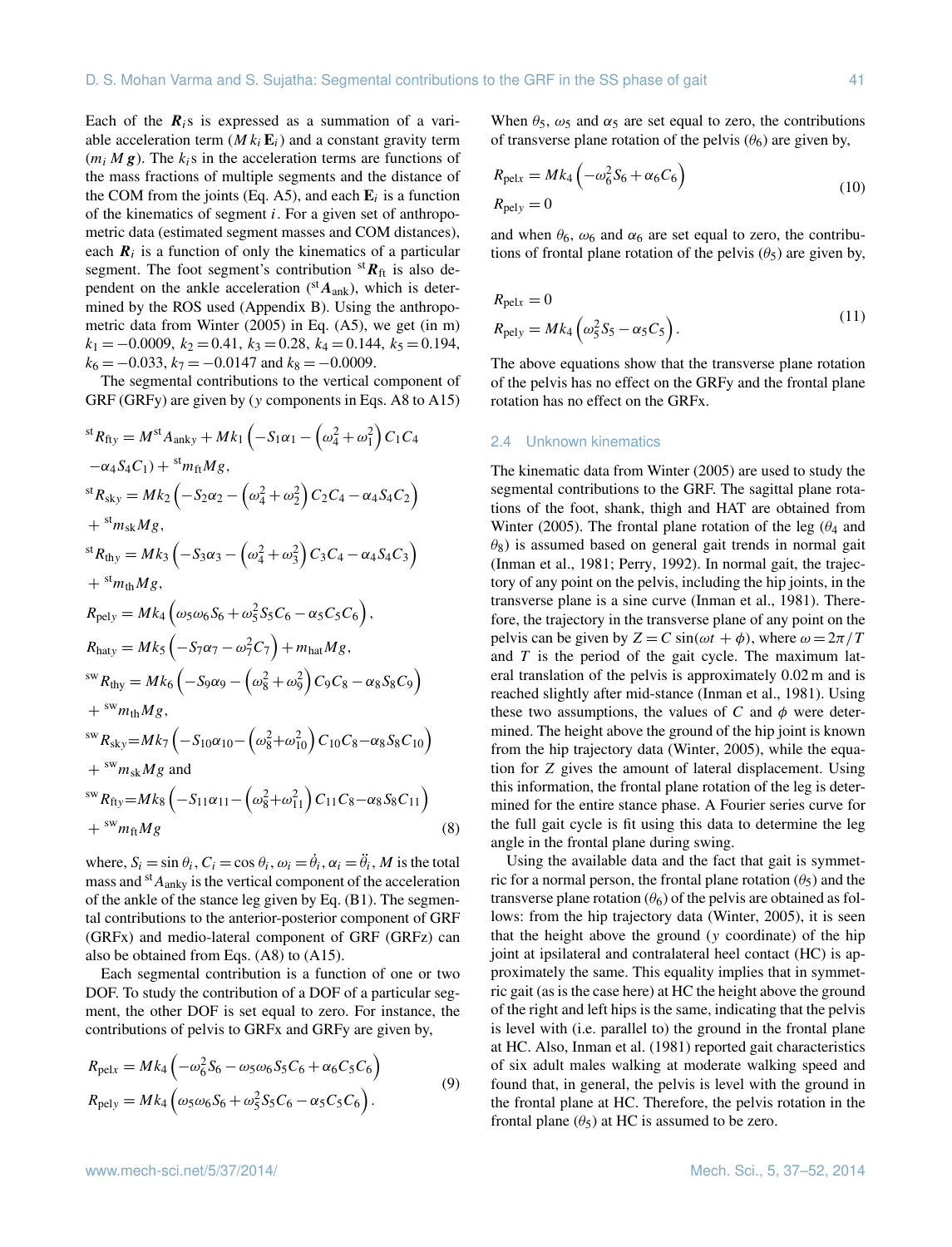From the hip trajectory data, the hip displacement in the direction of progression  $(x$  direction) from ipsilateral HC to contralateral HC (say  $d_1$ ) and the hip displacement in the direction of progression from contralateral HC to ipsilateral HC (say  $d_2$ ) are known. Again, due to the symmetry of normal gait, the distance along the  $x$  direction between the right and left hips at right HC  $(x_1 - x_2)$  must be the same as that at left HC  $(x_2 + d_2) - (x_1 + d_1)$ . Since  $d_1$  and  $d_2$  are known quantities, this equality can be solved to obtain  $\delta x = x_1 - x_2$ . This value  $\delta x$ , in turn can be used to obtain the transverse plane angular position  $(\theta_6)$  of the pelvis at HC. For the kinematic data from Winter (2005), the value of  $\theta_6$  at HC is 10.3°.

Since the relative position of the hips at HC is known, a unit vector along the line joining the hip joints,  $h$ , at HC is known. Using the sagittal plane hip trajectory data from Winter (2005) and Z, the 3-D trajectories of the right and left hips, and therefore the vector  $h$ , are known for the full gait cycle. For a  $Z-Y-X$  transformation with no rotation about the Z axis, the DOF  $\theta_5$  and  $\theta_6$  can be computed using

$$
\theta_5 = \operatorname{atan}(-h_y/h_z) \text{ and}
$$
  
\n
$$
\theta_6 = \operatorname{atan}(-h_x S_5/h_y).
$$
 (12)

Fourier series curves are fit to all the kinematic data  $(\theta_1)$ through  $\theta_{11}$ ). In order to determine the number of Fourier coefficients  $n$  required for each fit, the least squares errors are determined as  $n$  is increased. For each of the fits, the  $n$ (as it is increased) that results in a change in the least squares error that is less than one degree is chosen. In order to ensure symmetry of the gait data, the time period used for the Fourier series fit for the HAT segment is half that of the others, and only odd harmonics of the Fourier series are used for the pelvis DOF.

## 2.5 Optimization

In the single support phase of walking the stance leg is in contact with the ground while the swing leg clears the ground as it moves forward. In experimentally obtained kinematic data, due to errors, the data may indicate that the swing leg contacts or digs into the ground. This is a violation of the kinematic constraint that the swing leg remains above the ground in the SS phase. To address this issue, in this work, optimization is used to modify the segment angles such that the swing leg remains above the ground during SS phase. No kinetic constraints or energy criteria are employed, and the optimization merely serves to render the kinematics realistic. With the input kinematic data and FROS, the kinematic constraints are not violated. However, when AFROS is used, the constraints are violated in the swing phase just before HC. The optimization problem statement for this case is given as

Minimize  $|x - x_0|$ such that,  $y_{\text{min}} \ge \Delta$  (13)  $x - \delta x \leq x \leq x + \delta x$ 



**Figure 4.** Sagittal plane kinematic data for full gait cycle (toe-off to toe-off) (Winter, 2005). **(a)** Foot, **(b)** shank, **(c)** thigh and **(d)** HAT angles. For **(a)**–**(c)** the data from 0 to 39 % gait cycle indicate data for the swing leg and angles from 50 to 89 % gait cycle indicate data for the stance leg in the SS phase.

where x is the vector  $[\theta_2, \theta_3, \theta_4, \theta_5, \theta_6, \theta_8, \theta_9, \theta_{10}]$  and  $y_{\text{min}}$ is the y coordinate of the lowest point on the foot. To ensure minimal deviation from known trends, small values of 1° and 1 mm are chosen for  $\delta x$  and  $\Delta$ , respectively. Every instance of the SS phase is checked for constraint violation, and optimization is performed whenever there is a violation. Fourier series curves are fit again to the optimized kinematic data. The optimization and curve fitting are thus performed iteratively until a set of kinematics that satisfies the constraints are obtained. It can be seen from Figs. 4 and 5 that after optimization, the kinematic data show little or no variation from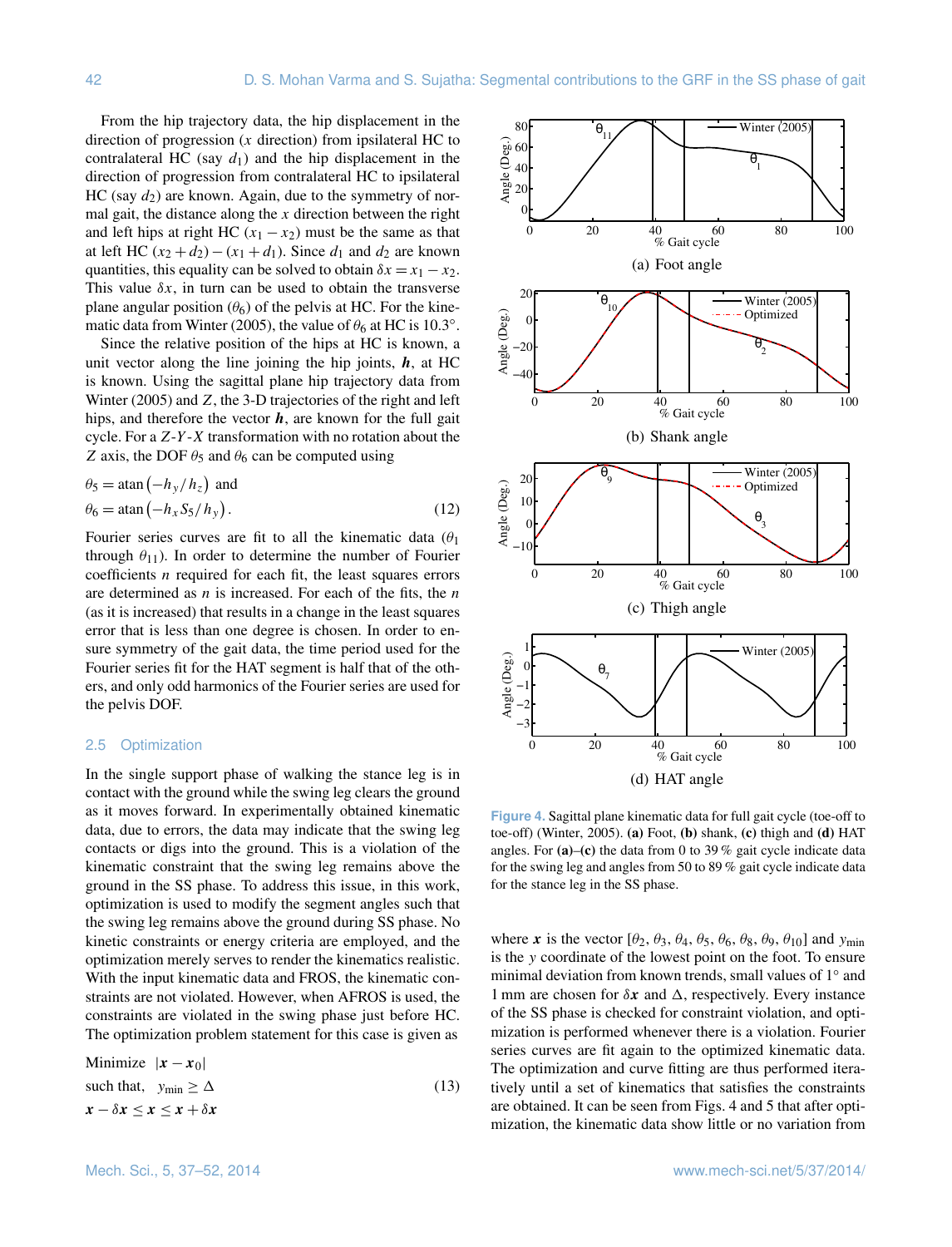

(c) Leg angle in the frontal plane

**Figure 5.** Derived frontal plane and transverse plane kinematic data for full gait cycle (toe-off to toe-off). Pelvis angles **(a, b)** in the frontal and transverse planes and leg angle **(c)** in the frontal plane. For **(c)** data from 0 to 39 % gait cycle indicate data for the swing leg and data from 50 to 89 % gait cycle indicate data for the stance leg in the SS phase.

the initial data except for pelvis rotation in the frontal plane (Fig. 5a) around HC of right leg (39 % of gait cycle). Once a valid set of kinematics are obtained, these data are used to study the contribution of kinematics to the GRF.

## **3 Results**

The segmental contributions of the stance leg (foot, shank and thigh), pelvis, swing leg and HAT (expressed as a fraction of body weight – BW) to GRFy and GRFx from the models using AFROS and FROS are shown in Figs. 6 and 7, respectively. Between the models using AFROS and FROS, the contributions of the stance leg segments showed variation (Fig. 8) while the contributions from the segments of the swing leg remained similar as expected. The contributions of the segments of the swing leg to GRFy for the model that uses AFROS are shown in Fig. 9. The variations in the swing leg contributions to GRFy are much smaller, and the contributions are almost constant compared to the contributions



**Figure 6.** GRFy and stance leg, HAT, pelvis and swing leg contributions during SS phase as a fraction of body weight with **(a)** AFROS and **(b)** FROS. (Gait cycle starts at toe-off of the other leg, that is, at the beginning of SS.)

of the stance leg and pelvis (Fig. 6). The contributions of the HAT to GRFy are also relatively constant (Fig. 6). The variable acceleration terms  $(k_i E_i s)$  of  $\mathbf{R}_i$  of the swing leg segments (Eqs. A13 to A15) are rendered negligible by the small values of the corresponding  $k_i$ s. In the case of the HAT segment, the  $k_i$   $E_i$  of the contribution (Eq. A12) is small due to minimal change in the HAT angle (Fig. 4d, HAT angle has a range of 4°). Hence, only the segment weights (that is, the gravity terms in Eqs. A12 to A15) of the HAT and swing leg segments contribute to GRFy. The difference between RMS values (Table 1) with all the DOF and without the DOF of the swing leg and HAT is approximately 0.01 BW for GRFy. This difference is negligible given that the GRFy varies around 1 BW in the SS phase of normal walking. Therefore, the DOFs of the swing leg and HAT,  $\theta_7$ to  $\theta_{11}$ , can be eliminated from the equation for GRFy.

The contribution of the transverse plane rotation of the pelvis to GRFy (Eq. 10, Fig. 10) is zero, and the contribution of the frontal plane rotation of the pelvis to GRFy (Eq. 11, Fig. 10) is the same as when both the DOF are included. In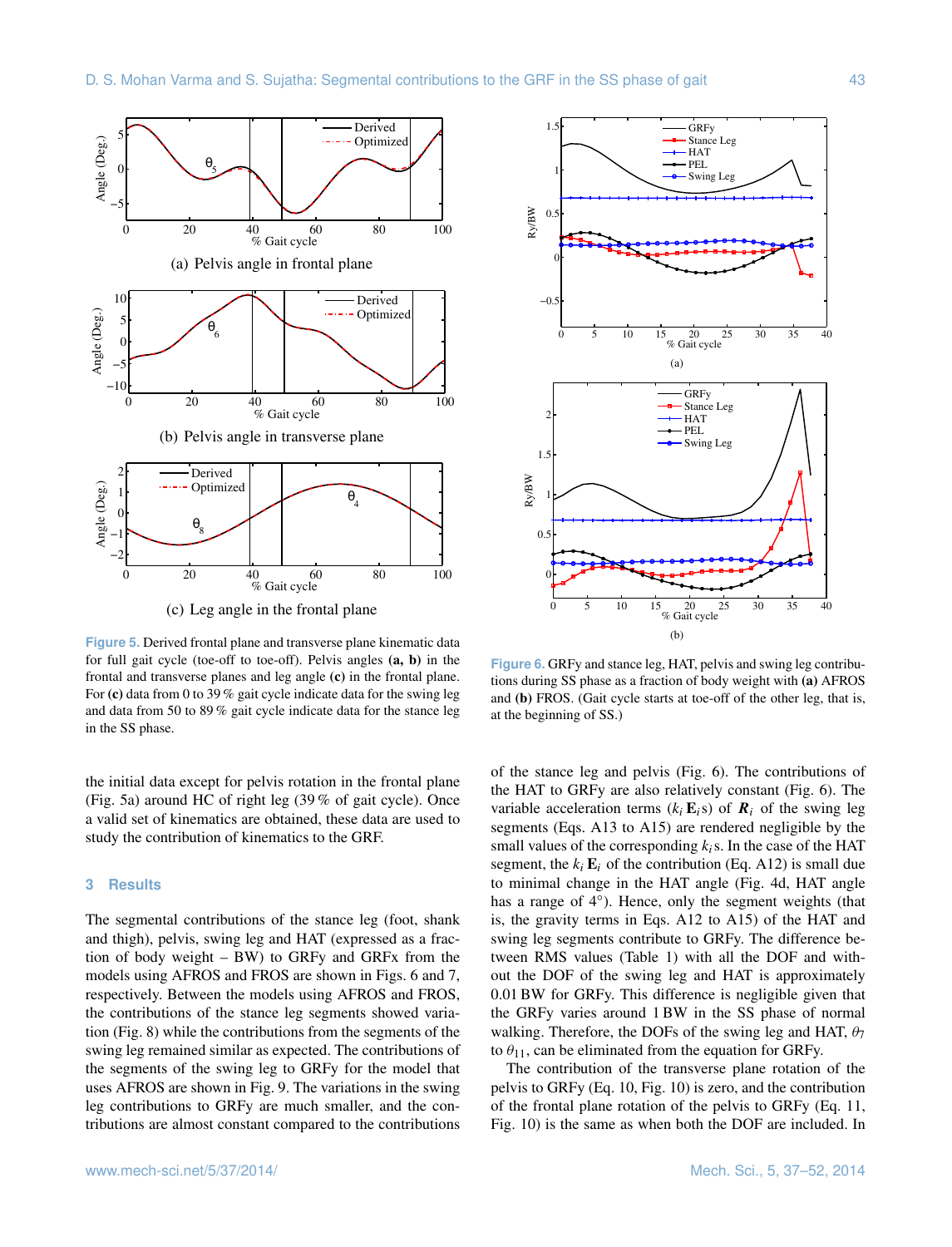

**Figure 7.** GRFx and stance leg, HAT, pelvis and swing leg contributions to GRFx during SS phase as a fraction of body weight with **(a)** AFROS and **(b)** FROS. (Gait cycle starts at toe-off of the other leg, that is, at the beginning of SS.)

other words, the entire contribution from the pelvis segment to GRFy comes from the frontal plane rotation  $\theta_5$ . The RMS values also show a minimal change in GRFy (Table 1) when  $\theta_6$  is ignored, while the difference is considerable when  $\theta_5$  is ignored. Also, the contribution of the frontal plane rotation of the stance leg to GRFy (Fig. 11) is almost zero (no difference in the RMS value with all DOF and when  $\theta_4 = 0$  in Table 1), confirming the dominance of the sagittal plane DOF of the leg. Therefore, the measurement of  $\theta_4$  and  $\theta_6$  is not required for the computation of GRFy.

In the case of GRFx, the pelvis and the stance leg are the most dominant contributors (Fig. 7). The contributions of the swing leg and HAT, however, are not constant as in the case of GRFy. Moreover, the GRFx obtained from the models gave an RMS error of 0.25 and 0.28 BW for AFROS and FROS, respectively, and the results showed a poor match with the experimental data (Fig. 13).



**Figure 8.** Contributions from foot, shank and thigh of the stance leg and sum of all three (Leg) to GRFy in SS phase as a fraction of body weight with **(a)** AFROS and **(b)** FROS models for the foot. (Gait cycle starts at toe-off of the other leg, that is, at the beginning of SS.)

## **4 Discussion**

## 4.1 Reduced model for GRFy

Most mathematical models include only sagittal plane kinematics (Selles et al., 2001; Ren et al., 2007; Martin and Schmiedeler, 2014) and avoid the pelvis link. Mochon and McMahon (1980) use a ballistic swing phase model but do not include the frontal plane rotation of the pelvis or ankle plantarflexion in their model. Their results for GRFy do not show the characteristic double hump, and they concluded that frontal plane rotation of the pelvis is probably necessary to capture that. Our result confirms that conclusion and shows that the frontal plane rotation of the pelvis is a major contributor to the characteristic shape of GRFy and must be included in a mathematical model for gait. One contradictory result is from Pandy and Berme (1989b) who, in their forward dynamics simulation, found that the pelvic list (frontal plane rotation of the pelvis) is not a dominant dynamical determinant of GRFy. However, their model was not anthropomorphic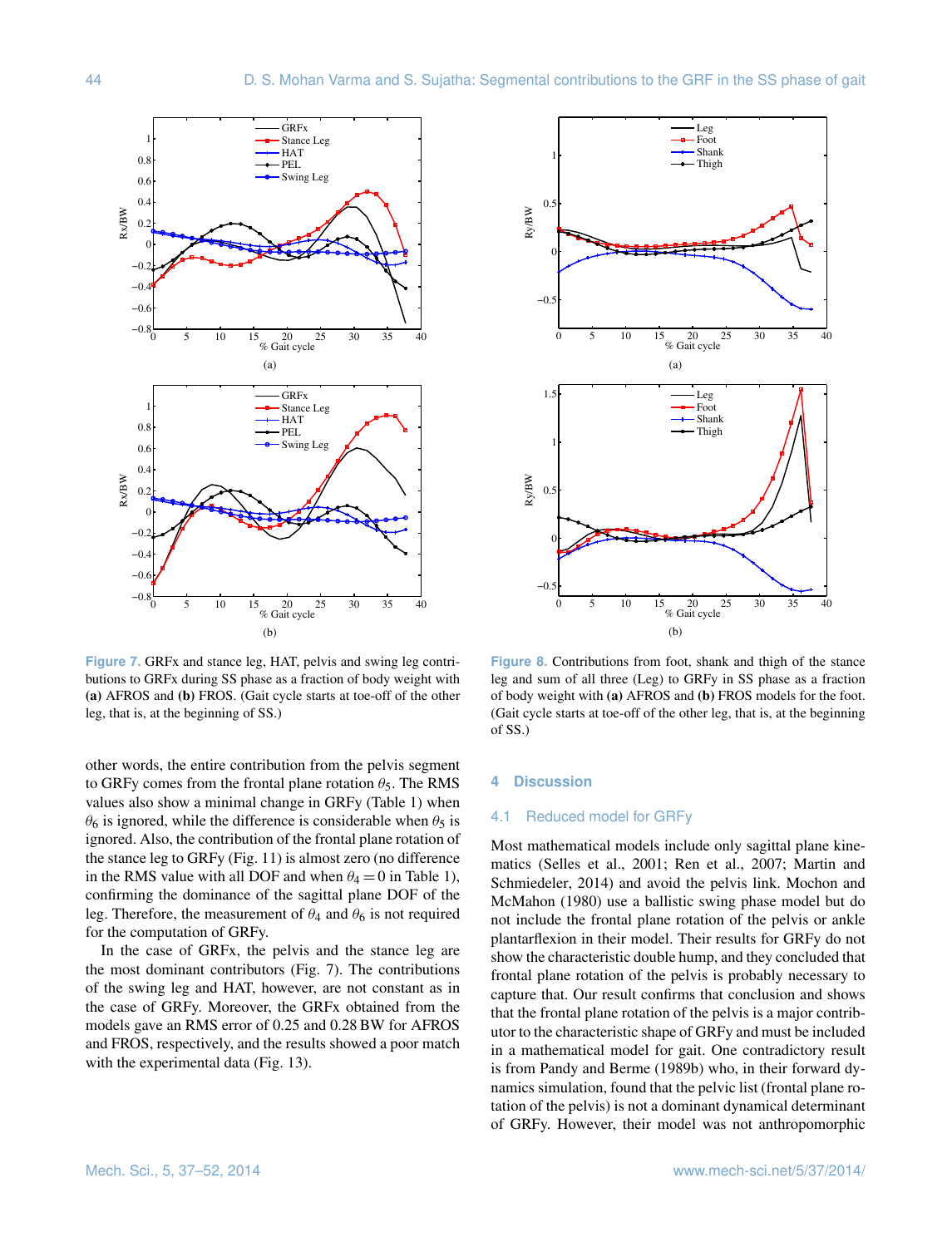

**Figure 9.** Contributions from foot, shank and thigh of the swing leg and sum of all three (Leg) to GRFy is SS phase as a fraction of body weight with AFROS.The results from the model with FROS are similar. (Gait cycle starts at toe-off of the other leg, that is, at the beginning of SS.)



**Figure 10.** Contributions of pelvis DOF –  $\theta_5$  and  $\theta_6$  to GRFy in SS phase expressed as a fraction of body weight with AFROS. The results from the model with FROS are similar. (Gait cycle starts at toe-off of the other leg, that is, at the beginning of SS.)

because they neglected the effect of the foot and attached a massless damped spring between the hip and ankle of the stance leg.

The results of the segmental contributions showed that the sagittal plane DOFs of the stance leg and the frontal plane rotation of the pelvis link are the most dominant DOFs for the prediction of GRFy. Based on these observations, the analytical expression for GRFy in SS phase of gait can be reduced to

$$
GRFy \approx Mg + Ms_x \left( \alpha_1 C_1 - \omega_1^2 S_1 \right)
$$
  
+  $M (k_1 + s_y) \left( -\alpha_1 S_1 - \omega_1^2 C_1 \right)$   
+  $Mk_2 \left( -S_2 \alpha_2 - \omega_2^2 C_2 \right) + Mk_3 \left( -S_3 \alpha_3 - \omega_3^2 C_3 \right)$   
+  $Mk_4 \left( \omega_5^2 S_5 - \alpha_5 C_5 \right)$ . (14)



**Figure 11.** GRFy results for SS phase with all DOF and without the frontal plane rotation of the leg ( $\theta_4 = 0$ ) with AFROS. The results from the model using FROS are similar. (Gait cycle starts at toe-off of the other leg, that is, at the beginning of SS.)



**Figure 12.** GRFy results when all the DOFs are used and with minimal DOFs in the model with AFROS. The results for the model using FROS are similar. (Gait cycle starts at toe-off of the other leg, that is, at the beginning of SS.)

When FROS is used for the foot-ground interface, the GRFy estimation requires measurement of four DOF ( $\theta_1$ ,  $\theta_2$ ,  $\theta_3$ ) and  $\theta_5$ ). When AFROS is used, the number of required DOF is reduced to three since  $\theta_1 = \theta_2 - \theta_{ank}$ ,  $\omega_1 = \omega_2$  and  $\alpha_1 = \alpha_2$ . The GRFy estimated using minimal kinematics match closely with the GRFy from the model with all the DOFs (Fig. 12). The RMS error between GRFy from the model with all DOF and with minimal kinematics are 0.0202 BW for FROS and 0.0198 BW for AFROS. Therefore, measurement of sagittal plane kinematics of the stance leg and the frontal plane rotation of the pelvis is sufficient to obtain a good approximation of GRFy.

## 4.2 GRFx for inverse dynamics analysis

The GRFx obtained from the model cannot be used in an inverse dynamics model as this would give large errors in the horizontal joint forces and joint moments. Research (Herr and Popovic, 2008) shows that the angular momentum regulation in gait influences the horizontal component of GRF. Koopman et al. (1995) ensured that the kinematics are such that the GRF vector passes though the COM and obtained GRFx and GRFz that matched well with the experimental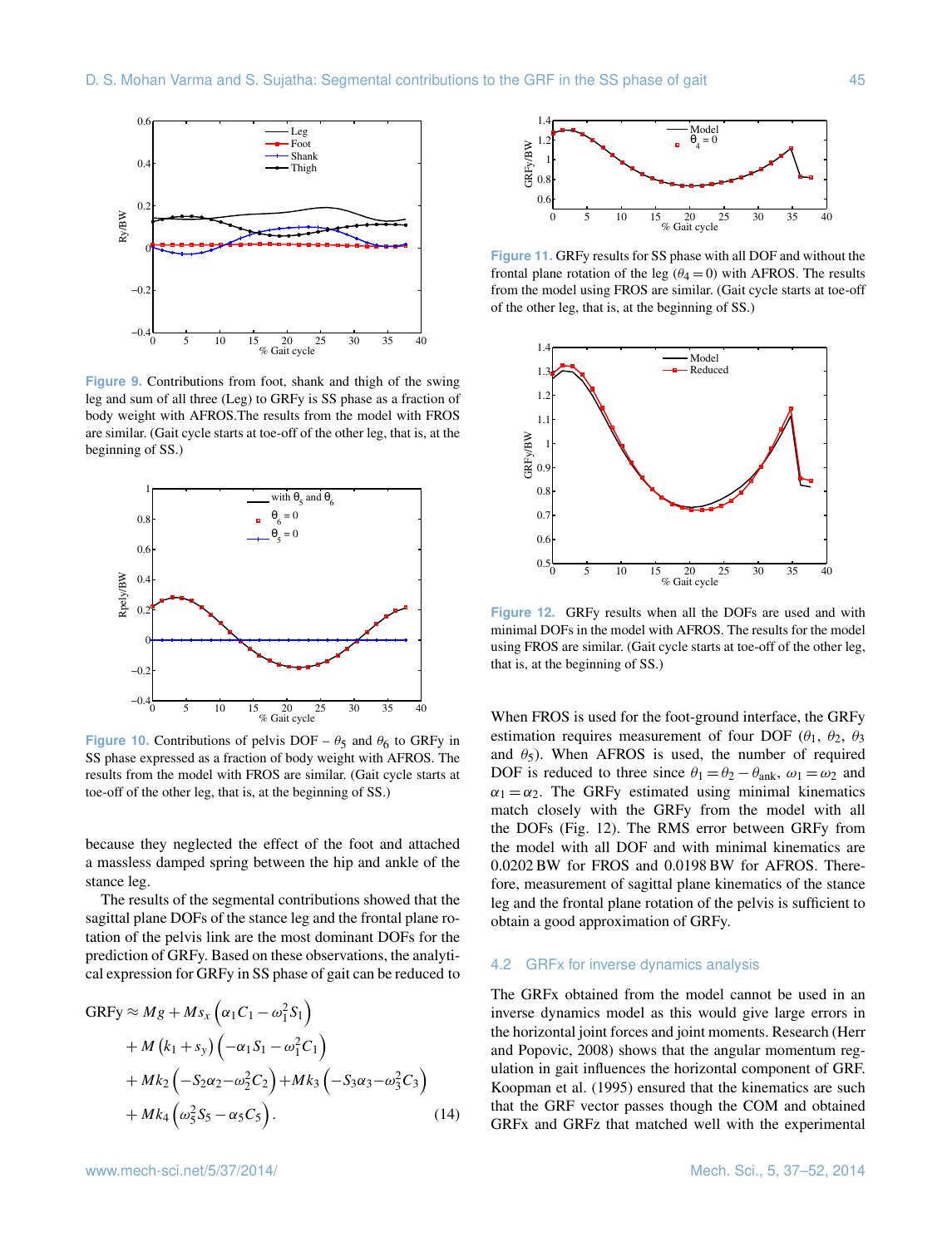

**Figure 13.** GRFx results for SS phase – experimental data and results using AFROS and FROS foot models. (Gait cycle starts at toeoff of the other leg, that is, at the beginning of SS.)



**Figure 14.** GRFx results for SS phase – experimental data and results for AFROS and FROS foot models using GRFy and the assumption that the GRF vector passes through the COM. (Gait cycle starts at toe-off of the other leg, that is, at the beginning of SS.)

data. Making this assumption, the GRFx at every instance is computed as

$$
GRFx = (u_x/u_y) GRFy \tag{15}
$$

where  $u$  is the vector from the contact point to the COM. The GRFx obtained using this assumption (Fig. 14) show a better match with the experimental data than the GRFx obtained from the model (Fig. 13). The GRFx obtained using this assumption gave an RMS error of 0.09BW and 0.13BW for AFROS and FROS models, respectively.

#### 4.3 Foot roll over shapes

The input kinematic data for both the models are similar, and hence, the segmental contributions for all the segments showed similar patterns (Figs. 6 and 7) except for the contributions from the stance foot (Fig. 8). This discrepancy can



**Figure 15.** GRFy results for SS phase – experimental data (Winter, 2005) and results using rolling foot models and without using any ROS model. (Gait cycle starts at toe-off of the other leg, that is, at the beginning of SS.)

be attributed to the ROS models used. From Eq. (A6), we observe that the ankle acceleration has a direct correlation to GRF while the rest of the kinematics (**E**s) are scaled by a factor less than one. Therefore, the accuracy with which the foot model predicts the acceleration of the ankle joint plays a significant role in accurate GRF computation. The GRFy obtained using the FROS model reaches a very high value towards the end of the SS phase when compared to GRFy when the AFROS model was used (Fig. 15). This difference could be due to the fact that the ankle is assumed to be rigid for AFROS model but not for the FROS model. The circular ROS takes into account the plantarflexion of the ankle joint, and since the FROS model has both rolling motion and ankle plantarflexion, the combined effect has likely resulted in overprediction of GRFy towards the end of the SS phase (Fig. 15).

In order to understand the effect of using a ROS, the GRF is computed using the ankle acceleration directly from Winter (2005). In other words, the  ${}^{st}A_{ank}$  in Eq. (A6) is obtained directly from experimental data as opposed to the models with ROS in which case the  ${}^{st}A_{ank}$  is computed using Eq. (B1). In all three cases, there is a consistent overprediction of GRFy in the first half of the SS phase (Fig. 15). When FROS is used, the first peak of the GRFy curve is shifted forward, while the model with AFROS gives a peak at approximately the same % gait cycle as the experimental values. Even in the case where no ROS is used, the GRFy curve does not match the experimental values well (RMS er $ror = 0.1399 \text{ BW}$ , possibly due to measurement errors. The RMS error for GRFy is lower in the case where no ROS is used (0.1399 BW) when compared to RMS error when the FROS and AFROS models are used for the foot-ground interaction (Table 1). This result shows that direct measurement of the ankle kinematics is better than using a model for the foot. However, using a ROS to model the foot-ground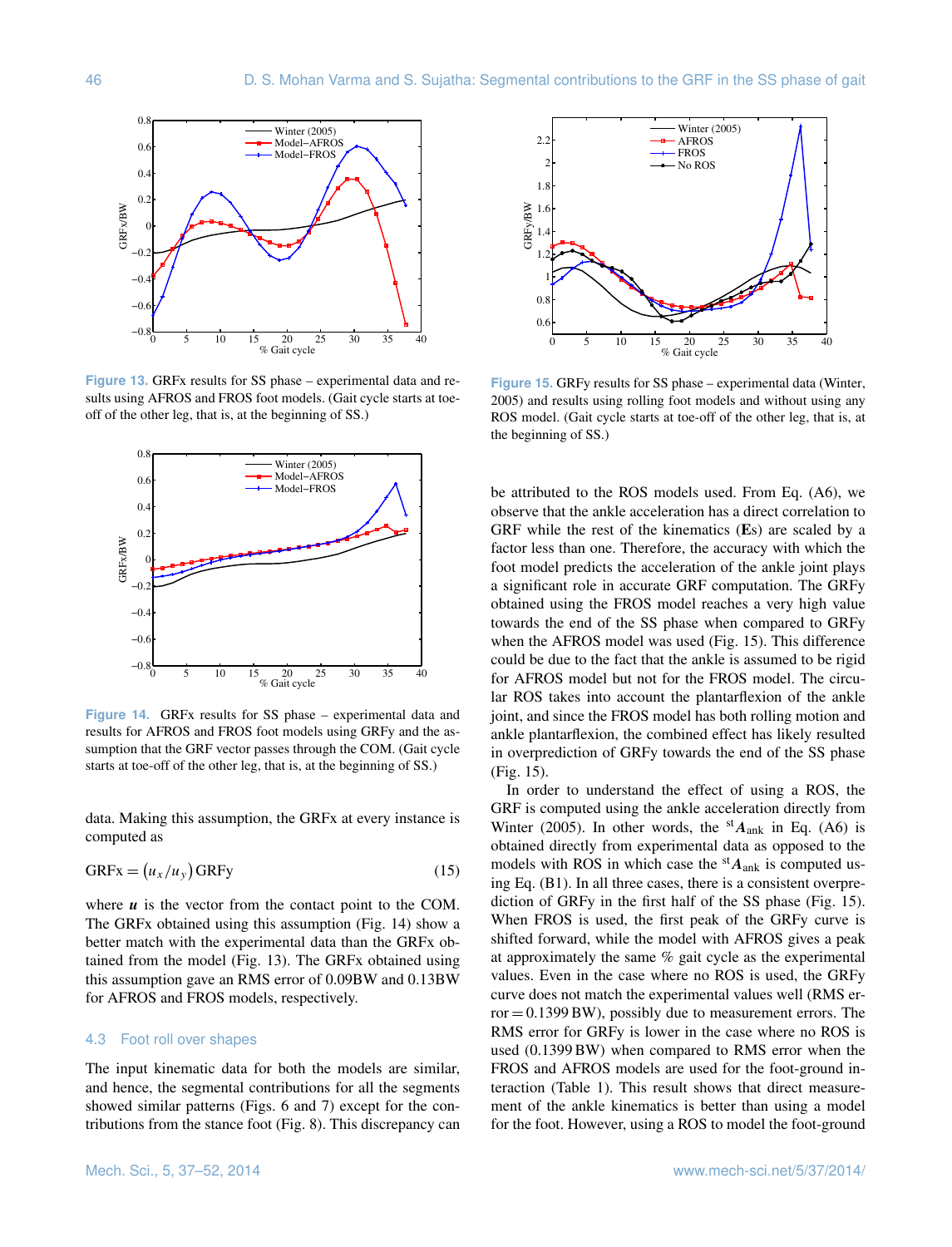| <b>GRFv</b>                 |                  | All DOF $\theta_7$ to $\theta_{11} = 0$ $\theta_6 = 0$ $\theta_5 = 0$ |        |                                | $\theta_4=0$ | Reduced model<br>$\theta_4$ , $\theta_6$ and $\theta_7$ to $\theta_{11} = 0$ |
|-----------------------------|------------------|-----------------------------------------------------------------------|--------|--------------------------------|--------------|------------------------------------------------------------------------------|
| <b>AFROS</b><br><b>FROS</b> | 0.1571<br>0.3195 | 0.1664<br>0.3308                                                      | 0.3204 | 0.1570 0.1777 0.1567<br>0.2840 | 0.3198       | 0.1660<br>0.3322                                                             |

**Table 1.** RMS values of predicted GRFy (normalized by BW) with respect to the experimental values.

interaction would enable comparison of a prosthetic foot to a normal foot or comparisons involving different prosthetic feet and varying alignments without collecting gait data each time. Since the purpose of this study is to extend the model to the analysis of the gait of a prosthesis user, the two ROS models are compared.

Both the FROS and AFROS are derived using the same COPx data. Although the ROS captures the geometric shape of the rolling foot, the dynamics associated with the FROS and AFROS are different, resulting in changes in the corresponding GRFy. In other words, the ROS models the displacement of the foot with respect to the ground more accurately than it models the time derivatives of the displacement. The discrepancy is less pronounced in the case of the AFROS model. The RMS error for GRFy from the two models (0.1571 BW with AFROS foot model and 0.3195 BW with FROS model in Table 1) show that the AFROS gives a better approximation than the FROS.

While the model's ability to accurately predict the timing of the first peak is sensitive to the foot model used (which in turn is dependent on the COP trajectory), multiple factors could be influencing the overprediction in the first half of the SS phase. The contribution from the HAT segment to GRFy is essentially constant and is dependent on its estimated mass. Any change in the HAT segment's estimated mass would increase or decrease the magnitude of GRFy without changing the shape of the peak. Also, the head, arms and trunk are modeled as a single segment. A model that includes more segments (that is, more DOFs) in the upper body could improve the results. All the segments are assumed to be rigid, and the overprediction could be due to the lack of compliance in the model. The use of a damped spring attached to the segments of the stance leg as in Pandy and Berme (1988) to account for the damping in the leg could potentially improve the GRF results.

## **5 Conclusions**

The choice of segmental orientations with respect to a ground reference frame as the generalized DOF enables the expression of the GRF vector as a linear combination of the columns of segmental kinematics (**E** matrices). This mathematical form enables the study of the influence of the kinematics of a chosen segment or DOF, resulting in a reduced model for GRFy.

Results from this work show that the pelvic rotation in the frontal plane, the rolling foot model and the sagittal plane rotations of the segments of the stance leg are the major contributors to GRFy in the SS phase of gait. Of the two ROS, the AFROS provides a better approximation of GRFy. A minimal 3-DOF (rotations of the thigh and shank in the sagittal plane, and pelvic rotation in the frontal plane) anthropomorphic model can be used to approximate GRFy. Using the reduced model can enable gait studies in settings other than a gait lab by using minimal kinematic measurements and predetermined ROS characteristics (radius, arc length and center of ROS location) of the foot (Hansen et al., 2000).

A systematic reduction of the mathematical model to obtain a simplistic yet effective model is possible if a complete set of 3-D kinematic data and BSP are available. In this work, due to the lack of a full set of kinematic data, the frontal plane rotation of the legs was assumed, and the pelvis DOF were derived using the hip trajectory in the sagittal plane and the fact that gait is symmetric. However, this is not a limitation of the modeling procedure itself. While the lack of full data limited the validation of the model to the one set of gait data (Winter, 2005), the typical patterns of the joint angles and the GRF for normal walking are well-established (Inman et al., 1981; Perry, 1992; Srinivasan et al., 2008), which lends confidence to the model's validity.

A limitation of the model is the inaccuracy in predicting the GRFx directly from the model. Balance considerations, however, are known to play a role in influencing GRFx (Herr and Popovic, 2008; Firmani and Park, 2013). Using the GRFy from the reduced model with the assumption of angular momentum control for balance better approximates the GRFx, indicating that this condition is necessary for the model to be useful for inverse dynamic analysis.

Even though this work does not perfectly model normal gait, its usefulness is as a baseline for asymmetric gait. The form of the model enables easy extension to model asymmetric gait where the BSP and kinematics of the segments of the right and left sides vary, as in the case of prosthesis users. The use of ROS enables the analysis of the gait of prosthesis users with different prosthetic feet since experimental data for ROS of different prosthetic feet have been reported (Hansen et al., 2000, 2004; Hansen and Childress, 2004). The radius of the ROS and the center-of-ROS location are representative of the compliance and the alignment of the prosthetic limb, respectively (Hansen et al., 2000; Srinivasan et al., 2009). The effect of different prosthetic feet (modeled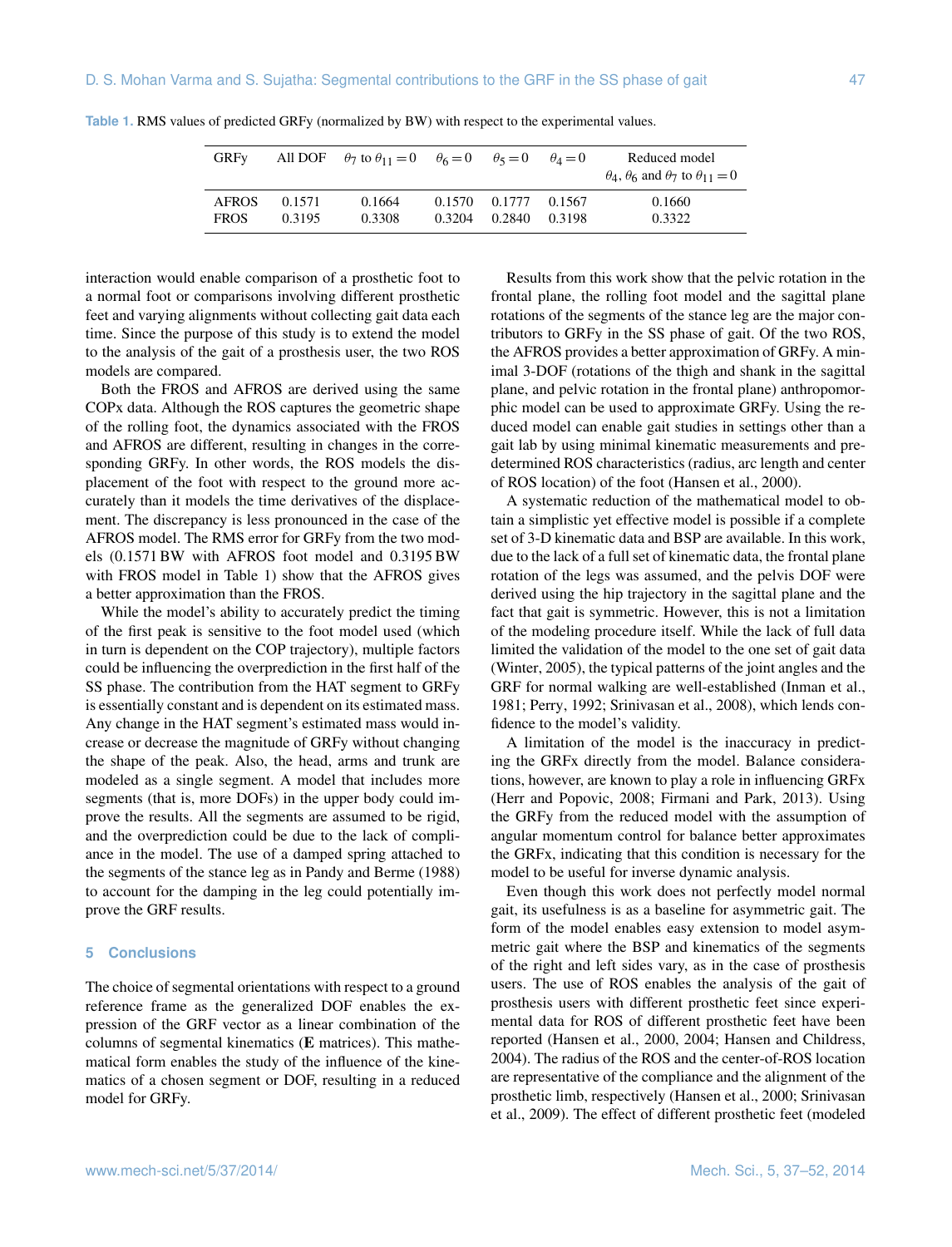by different ROS), alignments and mass distributions of the prosthetic limb, etc., can be studied. The results can be compared using the developed normal gait model as the baseline model. This comparison would be more appropriate than comparison of a model for asymmetric gait to experimental normal gait data since the baseline model accounts for errors due to modeling assumptions.

The methodology described can be used with more sets of experimental data to determine statistically the minimum DOFs and ideal ROS for the model. The developed model can be extended to the double support (DS) phase by incorporating additional kinematic constraints in the optimization since some of the DOF will be dependent as a result of the closed loop kinematic chain formed by the limb segments in DS. Modeling DS would also require assumptions on the load sharing between the two legs (Ren et al., 2007; Koopman et al., 1995). Future work will include the study of the double support phase and sensitivity of joint moments and forces to perturbations in the kinematic data such as in the case of the gait of prosthesis users.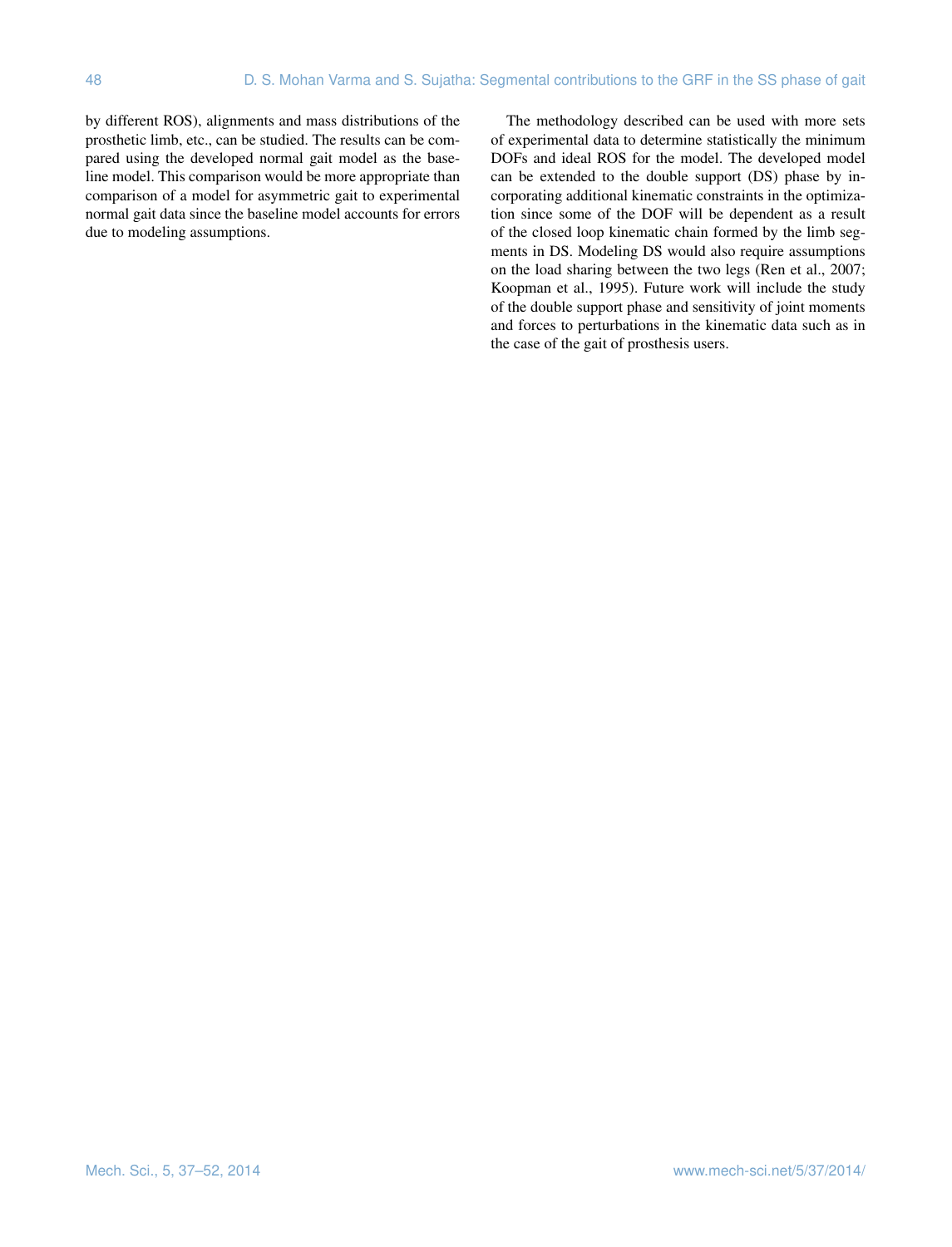$\overline{\phantom{a}}$ 

 $\sim$ 

# **Appendix A: Derivation of analytical expressions for segmental contributions**

The position vectors  $r_2$  through  $r_{14}$  (Fig. A1) expressed in the respective body-fixed coordinate systems are given by- $\overline{a}$ 

 $\sim$ 

 $\overline{\phantom{a}}$ 

 $\mathbf{r}$ 

$$
\begin{aligned}\nr_2 &= \begin{bmatrix} 0r_{2y} & 0 \end{bmatrix}', r_3 = \begin{bmatrix} 0r_{3y} & 0 \end{bmatrix}', r_4 = \begin{bmatrix} 0r_{4y} & 0 \end{bmatrix}', \\
r_5 &= \begin{bmatrix} 0r_{5y} & 0 \end{bmatrix}', r_6 = \begin{bmatrix} 0r_{6y} & 0 \end{bmatrix}', r_7 = \begin{bmatrix} 0r_{7z} & 0 \end{bmatrix}', \\
r_8 &= \begin{bmatrix} 0r_{8y} & 0 \end{bmatrix}', r_9 = \begin{bmatrix} 0r_{9z} & 0 \end{bmatrix}', r_{10} = \begin{bmatrix} 0r_{10y} & 0 \end{bmatrix}', \\
r_{11} &= \begin{bmatrix} 0r_{11y} & 0 \end{bmatrix}', r_{12} = \begin{bmatrix} 0r_{12y} & 0 \end{bmatrix}', r_{13} = \begin{bmatrix} 0r_{13y} & 0 \end{bmatrix}' \text{ and} \\
r_{14} &= \begin{bmatrix} 0r_{14y} & 0 \end{bmatrix}'.\n\end{aligned} \tag{A1}
$$

The acceleration of the COM  $A_{com}$  can be written as

$$
A_{\text{com}} = {}^{\text{str}} m_{\text{ft}} {}^{\text{st}} A_{\text{ft}} + {}^{\text{str}} m_{\text{sk}} {}^{\text{st}} A_{\text{sk}} + {}^{\text{str}} m_{\text{th}} {}^{\text{st}} A_{\text{th}} + m_{\text{pel}} A_{\text{pel}} + m_{\text{hat}} A_{\text{hat}} + {}^{\text{sw}} m_{\text{th}} {}^{\text{sw}} A_{\text{th}} + {}^{\text{sw}} m_{\text{sk}} {}^{\text{sw}} A_{\text{sk}} + {}^{\text{sw}} m_{\text{ft}} {}^{\text{sw}} A_{\text{ft}} \quad (A2)
$$

where  $m$  denotes the mass fraction and the subscripts "ft", "sk", "th", "pel" and "hat" indicate the foot, shank, thigh, pelvis and HAT segments, respectively, and the superscripts "sw" and "st" indicate swing and stance legs, respectively. Using Eq. (2) the accelerations of the COM of each segment can be expressed as

$$
{}^{st}A_{ft} = {}^{st}A_{ank} + {}^{st}E_{ft}(-r_2),
$$
  
\n
$$
{}^{st}A_{sk} = {}^{st}A_{ank} + {}^{st}E_{sk}(-r_3),
$$
  
\n
$$
{}^{st}A_{th} = {}^{st}A_{ank} + {}^{st}E_{sk}(-r_3 + r_4) + {}^{st}E_{th}(-r_5),
$$
  
\n
$$
A_{hat} = {}^{st}A_{ank} + {}^{st}E_{sk}(-r_3 + r_4) + {}^{st}E_{th}(-r_5 + r_6)
$$
  
\n
$$
+ E_{pel}(-r_7) + E_{hat}r_8,
$$
  
\n
$$
{}^{su}A_{th} = {}^{st}A_{ank} + {}^{st}E_{sk}(-r_3 + r_4) + {}^{st}E_{th}(-r_5 + r_6)
$$
  
\n
$$
+ E_{pel}(-r_7 + r_9) + {}^{sw}E_{th}(-r_{10}),
$$
  
\n
$$
{}^{sw}A_{sk} = {}^{st}A_{ank} + {}^{st}E_{sk}(-r_3 + r_4) + {}^{st}E_{th}(-r_5 + r_6)
$$
  
\n
$$
+ E_{pel}(-r_7 + r) + {}^{sw}E_{th}(-r_{10} + r_{11})
$$
  
\n
$$
+ {}^{sw}E_{sk}(-r_{12})
$$
 and  
\n
$$
{}^{sw}A_{ft} = {}^{st}A_{ank} + {}^{st}E_{sk}(-r_3 + r_4) + {}^{st}E_{th}(-r_5 + r_6)
$$
  
\n
$$
+ E_{pel}(-r_7 + r_9) + {}^{sw}E_{th}(-r_{10} + r_{11})
$$
  
\n
$$
+ {}^{sw}E_{sk}(-r_{12} + r_{13}) + {}^{sw}E_{ft}(-r_{14}).
$$
 (A3)

Expressing all **E**rs in Eq. (A3) in column vector notation (Eq. 4) and using in Eq. (A2) gives

$$
A_{\text{com}} = {}^{\text{st}} A_{\text{ank}} + k_1 \begin{bmatrix} | & \cdots & \cdots & \cdots & \cdots & \cdots & \cdots & \cdots & \cdots & \cdots & \cdots & \cdots & \cdots & \cdots & \cdots & \cdots & \cdots & \cdots & \cdots & \cdots & \cdots & \cdots & \cdots & \cdots & \cdots & \cdots & \cdots & \cdots & \cdots & \cdots & \cdots & \cdots & \cdots & \cdots & \cdots & \cdots & \cdots & \cdots & \cdots & \cdots & \cdots & \cdots & \cdots & \cdots & \cdots & \cdots & \cdots & \cdots & \cdots & \cdots & \cdots & \cdots & \cdots & \cdots & \cdots & \cdots & \cdots & \cdots & \cdots & \cdots & \cdots & \cdots & \cdots & \cdots & \cdots & \cdots & \cdots & \cdots & \cdots & \cdots & \cdots & \cdots & \cdots & \cdots & \cdots & \cdots & \cdots & \cdots & \cdots & \cdots & \cdots & \cdots & \cdots & \cdots & \cdots & \cdots & \cdots & \cdots & \cdots & \cdots & \cdots & \cdots & \cdots & \cdots & \cdots & \cdots & \cdots & \cdots & \cdots & \cdots & \cdots & \cdots & \cdots & \cdots & \cdots & \cdots & \cdots & \cdots & \cdots & \cdots & \cdots & \cdots & \cdots & \cdots & \cdots & \cdots & \cdots & \cdots & \cdots & \cdots & \cdots & \cdots
$$



**Figure A1.** Link segment model showing the position vectors in each segment.

where

$$
k_1 = -{}^{st}m_{ft}r_{2y},
$$
  
\n
$$
k_2 = -(1 - {}^{st}m_{ft})r_{3y} + (1 - {}^{st}m_{ft} - {}^{st}m_{sk})r_{4y},
$$
  
\n
$$
k_3 = -(1 - {}^{st}m_{ft} - {}^{st}m_{sk})r_{5y} + (1 - {}^{st}m_{ft} - {}^{st}m_{sk} - {}^{st}m_{th})r_{6y},
$$
  
\n
$$
k_4 = -(1 - {}^{st}m_{ft} - {}^{st}m_{sk} - {}^{st}m_{th})r_{7z} + ({}^{sw}m_{ft} + {}^{sw}m_{sk} + {}^{sw}m_{th})r_{9z},
$$
  
\n
$$
k_5 = m_{hat}r_{8y},
$$
  
\n
$$
k_6 = -({}^{sw}m_{ft} + {}^{sw}m_{sk} + {}^{sw}m_{th})r_{10y} + ({}^{sw}m_{ft} + {}^{sw}m_{sk})r_{11y},
$$
  
\n
$$
k_7 = -({}^{sw}m_{ft} + {}^{sw}m_{sk})r_{12y} + {}^{sw}m_{ft}r_{13y} \text{ and}
$$
  
\n
$$
k_8 = -{}^{sw}m_{ft}r_{14y}.
$$
  
\n(A5)

Each **E** is a function of the kinematics of the corresponding segment. The terms  ${}^{st}A_{ank}$  and  ${}^{st}E_{ft}$  are functions of foot kinematics when the FROS model is used. However, when AFROS is used (since  $\theta_1 = \theta_2 - \theta_{ank}$ ), <sup>st</sup> $A_{ank}$  and <sup>st</sup> $E_{ft}$  are functions of shank kinematics. Using Eq. (A2) in Newton's equation (Eq. 6) we get

$$
GRF = MA_{com} - Mg
$$
  
=  $M^{st}A_{ank} + M\sum k \begin{bmatrix} \vert & \vert \\ E & \vert \end{bmatrix} - Mg.$  (A6)

Therefore, GRF is given by

$$
GRF = {}^{st}R_{ft} + {}^{st}R_{sk} + {}^{st}R_{th} + R_{pel}
$$
  
+ 
$$
R_{hat} + {}^{sw}R_{th} + {}^{sw}R_{sk} + {}^{sw}R_{ft}
$$
 (A7)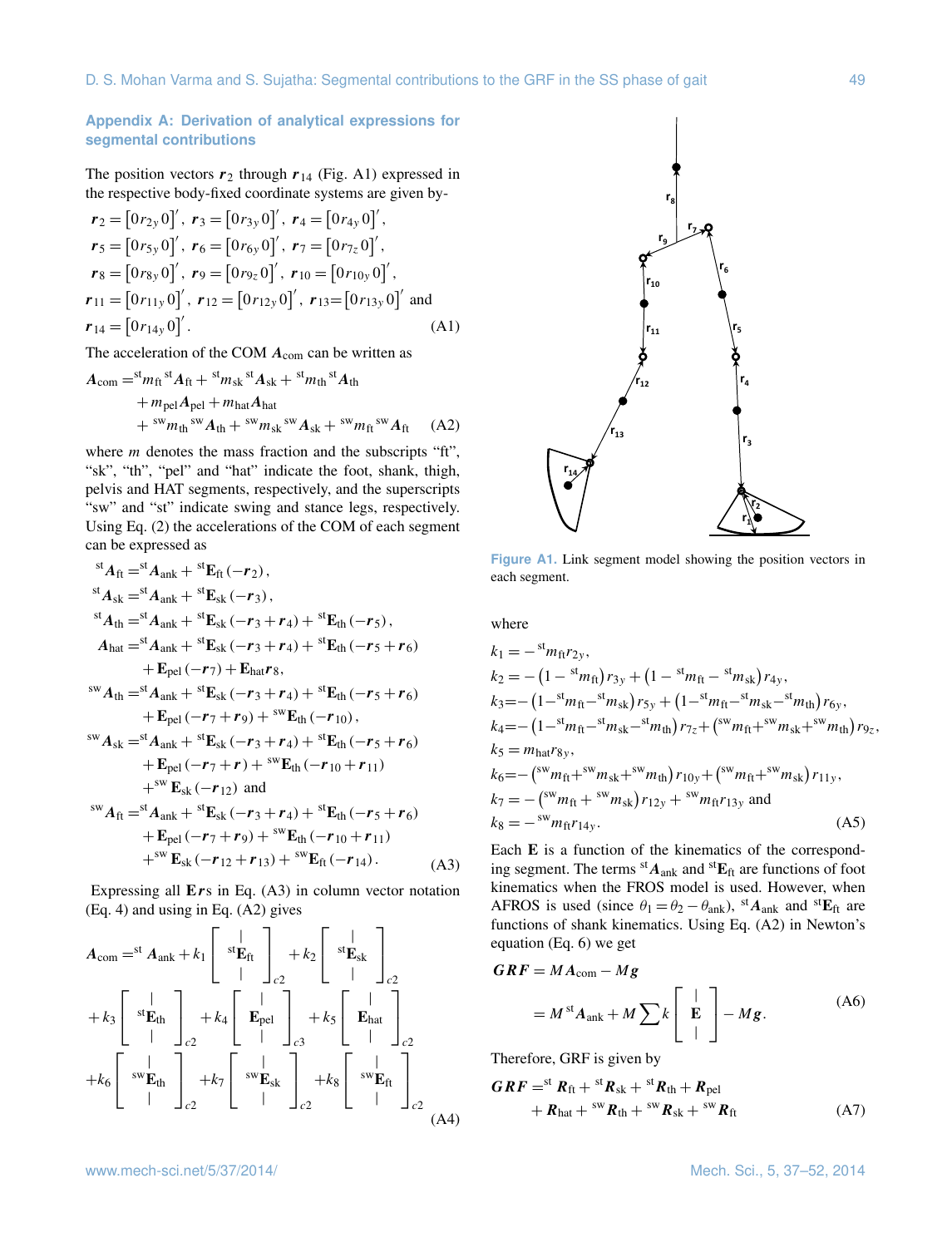where

$$
^{st}\boldsymbol{R}_{ft} = M^{st}\boldsymbol{A}_{ank} + Mk_1 \left[ \begin{array}{c} | \\ {}^{st}\boldsymbol{E}_{ft} \\ | \end{array} \right]_{c2} - {}^{st}m_{ft}M\boldsymbol{g}, \qquad (A8)
$$

$$
^{st}\boldsymbol{R}_{sk} = Mk_2 \left[ \begin{array}{c} | \\ {}^{st}\mathbf{E}_{sk} \\ | \end{array} \right]_{c2} - {}^{st}m_{sk}M\boldsymbol{g}, \tag{A9}
$$

$$
^{st}\boldsymbol{R}_{th} = Mk_3 \left[ \begin{array}{c} | \\ {}^{st}\mathbf{E}_{th} \\ | \end{array} \right]_{c2} - {}^{st}m_{th}M\boldsymbol{g}, \tag{A10}
$$

$$
\boldsymbol{R}_{\text{pel}} = Mk_4 \begin{bmatrix} | \\ \mathbf{E}_{\text{pel}} \\ | \end{bmatrix}_{c3}, \tag{A11}
$$

$$
\boldsymbol{R}_{\text{hat}} = Mk_5 \begin{bmatrix} | \\ \mathbf{E}_{\text{hat}} \\ | \end{bmatrix}_{c2} - m_{\text{hat}} M \boldsymbol{g}, \tag{A12}
$$

 $\Gamma$ 

$$
^{sw}\boldsymbol{R}_{th} = Mk_6 \left[ \begin{array}{c} | \\ {^{sw}\boldsymbol{E}_{th}} \\ | \end{array} \right]_{c2} - {^{sw}m_{th}Mg}, \tag{A13}
$$

$$
^{sw}\boldsymbol{R}_{sk} = Mk_7 \left[ \begin{array}{c} | \\ {sw}_{ksk} \\ | \end{array} \right]_{c2} - {sw}_{m_{sk}} Mg \text{ and} \qquad (A14)
$$

$$
^{sw}\boldsymbol{R}_{ft} = Mk_8 \left[ \begin{array}{c} | \\ {^{sw}\boldsymbol{E}_{ft}} \\ | \end{array} \right]_{c2} - {^{sw}}m_{ft}M\boldsymbol{g}. \tag{A15}
$$

The general form of the column vectors in the above equations are given below. The second column vector of the **E** matrix for the foot, shank and thigh segments is given by

$$
\begin{bmatrix}\n\mathbf{q} \\
\mathbf{q} \\
\mathbf{p}\n\end{bmatrix}_{c2} = \begin{bmatrix}\n\omega_z^2 S_z - \alpha_z C_x C_z + \omega_x \omega_z S_z C_z \\
-S_z \alpha_z - (\omega_x^2 + \omega_z^2) C_x C_z - \alpha_x S_x C_z \\
-\omega_x \omega_z S_z + \alpha_x C_x C_z - \omega_x^2 S_x C_z\n\end{bmatrix}
$$
\n(A16)

where

$$
x = 4 \text{ and } z = 1 \qquad \text{for} \qquad q = \text{st and } p = \text{ft},
$$
  
\n
$$
x = 4 \text{ and } z = 2 \qquad \text{for} \qquad q = \text{st and } p = \text{sk},
$$
  
\n
$$
x = 4 \text{ and } z = 3 \qquad \text{for} \qquad q = \text{st and } p = \text{th},
$$
  
\n
$$
x = 8 \text{ and } z = 9 \qquad \text{for} \qquad q = \text{sw and } p = \text{th},
$$
  
\n
$$
x = 8 \text{ and } z = 10 \qquad \text{for} \qquad q = \text{sw and } p = \text{fk},
$$
  
\n
$$
x = 8 \text{ and } z = 11 \qquad \text{for} \qquad q = \text{sw and } p = \text{ft},
$$
  
\n
$$
\theta_x = 0 \text{ and } z = 7 \qquad \text{for} \qquad p = \text{hat},
$$

 $S_i = \sin \theta_i$ ,  $C_i = \cos \theta_i$ ,  $\omega_i = \dot{\theta}_i$  and  $\alpha_i = \ddot{\theta}_i$ . The first column vector of the st**E**ft matrix for the foot segment is given by

$$
\begin{bmatrix}\n\vdots \\
\vdots \\
\vdots \\
\vdots\n\end{bmatrix}_{c1} = \begin{bmatrix}\n\omega_1^2 C_1 - \alpha_1 C_4 S_1 + \omega_4 \omega_1 S_1 S_4 \\
C_1 \alpha_1 - (\omega_1^2 + \omega_4^2) C_4 S_1 - \alpha_4 S_4 S_1 \\
-\omega_4 \omega_1 C_1 + \alpha_4 C_4 S_1 - \omega_4^2 S_4 S_1\n\end{bmatrix}
$$
(A17)

and third column vector of **E**pel is given by

$$
\begin{bmatrix} | \\ \mathbf{E}_{\text{pel}} \\ | \end{bmatrix}_{c3} = \begin{bmatrix} -\omega_6^2 S_6 - \omega_5 \omega_6 S_5 C_6 + \alpha_6 C_5 C_6 \\ \omega_5 \omega_6 S_6 + \omega_5^2 S_5 C_6 - \alpha_5 C_5 C_6 \\ -\alpha_6 S_6 - \alpha_5 S_5 C_6 - (\omega_5^2 + \omega_6^2) C_5 C_6 \end{bmatrix}.
$$
 (A18)

## **Appendix B: Rolling foot kinematics**

In the case of the rolling foot (analogous to the rolling coin problem (Greenwood, 1988)), the acceleration of the contact point, center of ROS and the ankle of the rolling foot are determined as

$$
A_{cp} = (\omega_z C_4)^2 R_{roll} \hat{u},
$$
  
\n
$$
A_o = A_{cp} + {^{st}\tilde{\alpha}_p + {^{st}\tilde{\omega}_p} {^{st}\tilde{\omega}_p}} R_{roll} \hat{u} \text{ and}
$$
  
\n
$$
A_{ank} = A_o + {^{st}\mathbf{E}_p} \mathbf{s}
$$
 (B1)

where  $\hat{u} = (0, C_4, S_4)'$  and  $R_{roll}$  is the radius of the rollover shape,  $p =$  ft and  $z = 1$  for FROS,  $p =$  sk and  $z = 2$  for AFROS and s is the vector from the center of ROS to the ankle.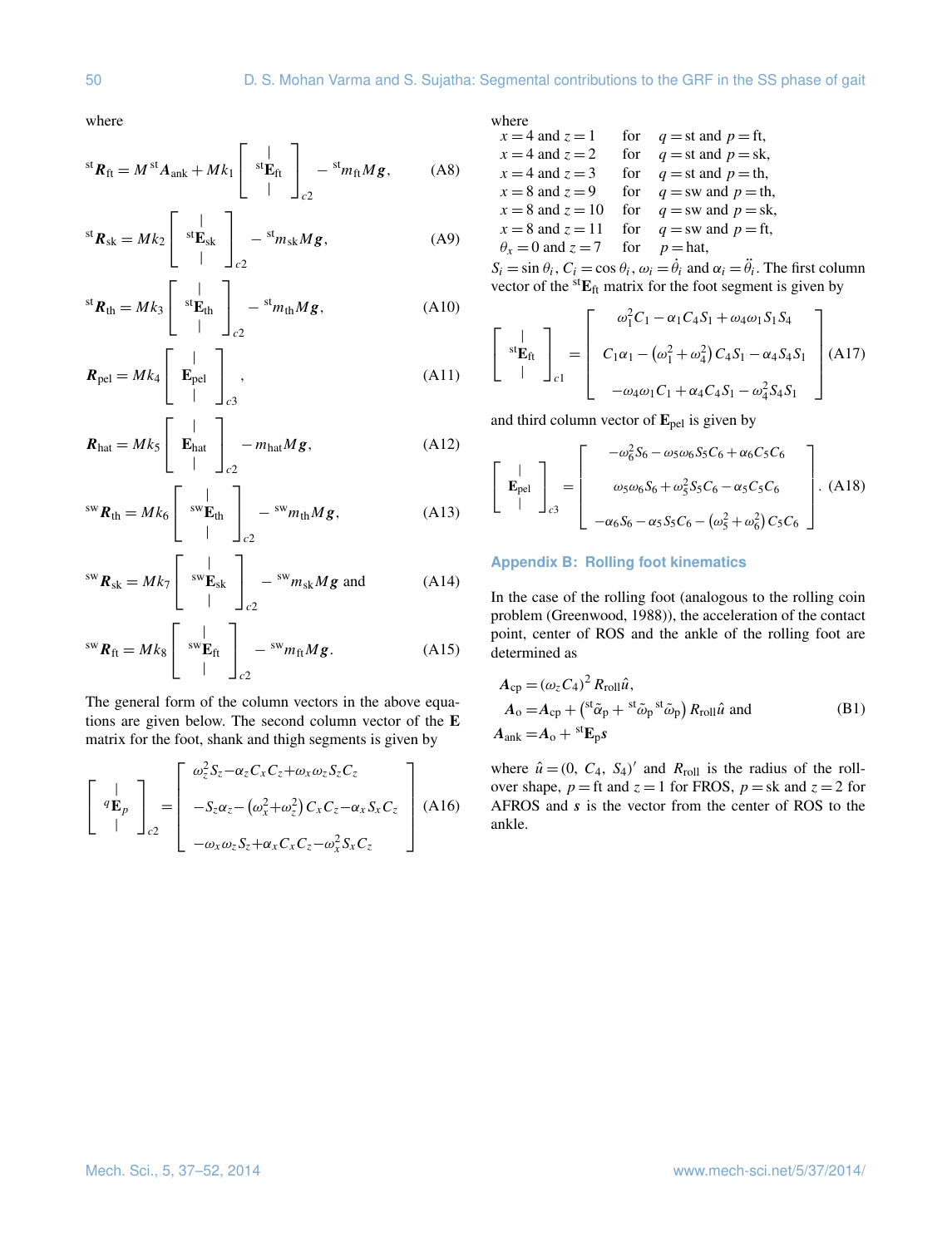Edited by: J. Schmiedeler Reviewed by: two anonymous referees

#### **References**

- Anderson, F. C. and Pandy, M. G.: Dynamic Optimization of Human Walking, J. Biomech. Eng., 123, 381–390, 2001.
- Firmani, F. and Park, E. J.: Theoretical Analysis of the State of Balance in Bipedal Walking, J. Biomech. Eng., 135, 041003, doi:10.1115/1.4023698, 2013.
- Greenwood, D. T.: Principles of Dynamics, Prentice Hall, New Jersey, 1988.
- Hansen, A. H. and Childress, D. S.: Effects of shoe heel height on biologic roll-over characteristics during walking, J. Rehab. Res. Develop., 41, 547–554, 2004.
- Hansen, A. H. and Childress, D. S.: Effects of adding weight to the torso on roll-over characteristics of walking, J. Rehab. Res. Develop., 42, 381–390, 2005.
- Hansen, A. H., Childress, D. S., and Knox, E. H.: Prosthetic foot roll-over shapes with implications for alignment of trans-tibial prostheses, Prosthet. Orthot. Int., 24, 205–215, 2000.
- Hansen, A. H., Childress, D. S., and Knox, E. H.: Roll-over shapes of human locomotor systems: effects of walking speed, Clin. Biomech., 19, 407–414, 2004.
- Hatze, H.: A comprehensive model for human motion simulation and its application to the take-off phase of the long jump, J. Biomech., 14, 135–142, 1981.
- Herr, H. and Popovic, M.: Angular momentum in human walking, J. Exp. Biol., 211, 467–81, 2008.
- Inman, V. T., Ralston, H. J., and Todd, F.: Human Walking, Williams & Wilkins, Baltimore, London, 1981.
- Ju, M. S. and Mansour, J. M.: Simulation of the double limb support phase of human gait, J. Biomech. Eng., 110, 223–229, 1988.
- Kane, T. R., Likins, P. W., and Levinson, D. A.: Spacecraft Dynamics, McGraw Hill, Ithaca, New York, 1983.
- Koopman, B., Grootenboer, H. J., and deJongh, H. J.: An inverse dynamics model for the analysis, reconstruction and prediction of bipedal walking, J. Biomech., 28, 1369–1376, 1995.
- Kuo, A. D.: The six determinants of gait and the inverted pendulum analogy: A dynamic walking perspective, Human Move. Sci., 26, 617–656, 2007.
- Martin, A. E. and Schmiedeler, J. P.: Predicting human walking gaits with a simple planar model, J. Biomech., 47, 1416–1421, 2014.
- Mccaw, S. T. and Devitat, P.: Errors in alignment of center of pressure and foot coordinates affect predicted lower extremity torques, J. Biomech., 28, 985–988, 1995.
- McGeer, T.: Passive Dynamic Walking, Int. J. Robot. Res., 9, 62– 82, 1990.
- Mochon, S. and McMahon, T. A.: Ballistic walking: an improved model, Math. Biosci., 52, 241–260, 1980.
- Oh, S. E., Choi, A., and Hwan, J.: Prediction of ground reaction forces during gait based on kinematics and a neural network model, J. Biomech., 46, 2372–2380, 2013.
- Onyshko, S. and Winter, D. A.: A mathematical model for the dynamics of human locomotion, J. Biomech., 13, 361–368, 1980.
- Pàmies-Vilà, R., Font-Llagunes, J. M., Cuadrado, J., and Alonso, F. J.: Analysis of different uncertainties in the inverse dynamic analysis of human gait, Mech. Mach. Theory, 58, 153–164, 2012.
- Pandy, M. G. and Berme, N.: Synthesis of human walking: A planar model for single support, J. Biomech., 21, 1053–1060, 1988.
- Pandy, M. G. and Berme, N.: Quantitative assessment of gait determinants during single stance via a three-dimensional model – Part 2. Pathological gait, J. Biomech., 22, 725–733, 1989a.
- Pandy, M. G. and Berme, N.: Quantitative assessment of gait determinants during single stance via a three-dimensional model – Part 1. Normal gait, J. Biomech., 22, 717–724, 1989b.
- Pearsall, D. J. and Costigan, P. A.: The effect of segment parameter error on gait analysis results, Gait Posture, 9, 173–83, 1999.
- Perry, J.: Gait Analysis Normal and Pathological Function, SLACK Inc., Thorofare, New Jersey, 1992.
- Pillet, H., Bonnet, X., Lavaste, F., and Skalli, W.: Evaluation of force plate-less estimation of the trajectory of the centre of pressure during gait. Comparison of two anthropometric models, Gait Posture, 31, 147–152, 2010.
- Rao, G., Amarantini, D., Berton, E., and Favier, D.: Influence of body segments' parameters estimation models on inverse dynamics solutions during gait, J. Biomech. 39, 1531–1536, 2006.
- Reinbolt, J. A., Haftka, R. T., Chmielewski, T. L., and Fregly, B. J.: Are patient-specific joint and inertial parameters necessary for accurate inverse dynamics analyses of gait?, IEEE T. Biomed. Eng., 54, 782–793, 2007.
- Ren, L., Jones, R. K., and Howard, D.: Predictive modelling of human walking over a complete gait cycle, J. Biomech., 40, 1567– 1574, 2007.
- Riemer, R., Hsiao-Wecksler, E. T., and Zhang, X.: Uncertainties in inverse dynamics solutions: a comprehensive analysis and an application to gait, Gait Posture, 27, 578–588, 2008.
- Saunders, J. B., Inman, V. T., and Eberhart, H. D.: The major determinants in normal and pathological gait, J. Bone Joint Surge., 35A, 543–558, 1953.
- Selles, R. W., Bussmann, J. B., Wagenaar, R. C., and Stam, H. J.: Comparing predictive validity of four ballistic swing phase models of human walking, J. Biomech., 34, 1171–1177, 2001.
- Shabana, A. A.: Computational Dynamics, Wiley, New York, 2010.
- Silva, M. P. and Ambrosio, J. A. C.: Sensitivity of the results produced by the inverse dynamic analysis of a human stride to perturbed input data, Gait Posture, 19, 35–49, 2004.
- Srinivasan, S., Raptis, I. A., and Westervelt, E. R.: Low-dimensional sagittal plane model of normal human walking, J. Biomech. Eng. – T. ASME, 130, 051017, doi:10.1115/1.2970058, 2008.
- Srinivasan, S., Westervelt, E. R., and Hansen, A. H.: A Low-Dimensional Sagittal-Plane Forward-Dynamic Model for Asymmetric Gait and Its Application to Study the Gait of Transtibial Prosthesis Users, J. Biomech. Eng – T. ASME, 131, 031003, doi:10.1115/1.3002757, 2009.
- Thornton-Trump, A. and Daher, R.: The prediction of reaction forces from gait data, J. Biomech., 8, 173–178, 1975.
- Vanderpool, M. T., Collins, S. H., and Kuo, A. D.: Ankle fixation need not increase the energetic cost of human walking, Gait Posture, 28, 427–433, 2008.